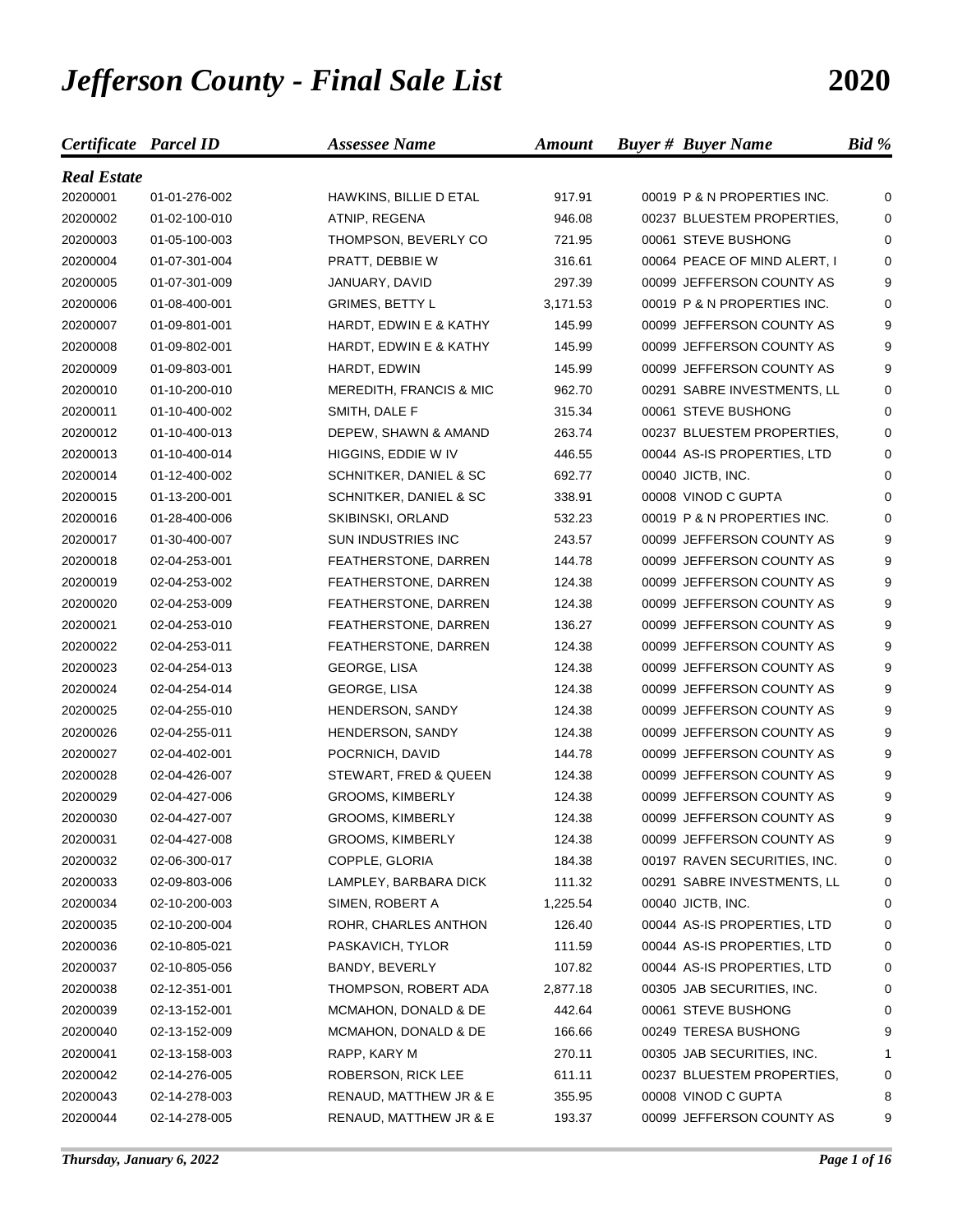| Certificate Parcel ID |               | <b>Assessee Name</b>             | <b>Amount</b> | <b>Buyer # Buyer Name</b>     | Bid %       |
|-----------------------|---------------|----------------------------------|---------------|-------------------------------|-------------|
| 20200045              | 02-14-278-007 | RENAUD, MATTHEW JR & E           | 168.06        | 00099 JEFFERSON COUNTY AS     | 9           |
| 20200046              | 02-14-279-001 | GASS, JERRY & TINA               | 247.31        | 00099 JEFFERSON COUNTY AS     | 9           |
| 20200047              | 02-14-279-003 | MCMAHON, DONALD & DE             | 116.77        | 00099 JEFFERSON COUNTY AS     | 9           |
| 20200048              | 02-16-100-010 | SWARTZ, RONALD D & DEL           | 260.59        | 00261 OPAL CASTLEMAN          | 8           |
| 20200049              | 02-17-200-008 | BURNEY, ANITA & DERREL           | 257.62        | 00197 RAVEN SECURITIES, INC.  | $\Omega$    |
| 20200050              | 02-20-300-003 | MCDERMOTT, JAMES R & F           | 1,338.04      | 00040 JICTB, INC.             | $\Omega$    |
| 20200051              | 02-21-100-016 | MEADOWS, CASEY                   | 1,202.63      | 00040 JICTB, INC.             | $\Omega$    |
| 20200052              | 02-25-226-004 | CONNAWAY, JUSTIN                 | 1,720.83      | 00044 AS-IS PROPERTIES, LTD   | 0           |
| 20200053              | 02-25-252-001 | CONNAWAY, JUSTIN W               | 4,969.29      | 00061 STEVE BUSHONG           | 0           |
| 20200054              | 02-25-400-023 | WHISLER, ROBERT A                | 261.14        | 00040 JICTB, INC.             | $\Omega$    |
| 20200055              | 02-26-400-009 | FOWLER, MICHAEL S                | 318.20        | 00261 OPAL CASTLEMAN          | 5           |
| 20200056              | 03-06-200-010 | <b>JOLLIFF, JUDITH I</b>         | 980.09        | 00055 ILLINOIS INVESTMENT LI  | $\Omega$    |
| 20200057              | 03-09-300-006 | STETHEN, ALTON & BILLE           | 111.46        | 00054 ILLINOIS TAX LIENS, LLC | $\Omega$    |
| 20200058              | 03-11-200-013 | MCMAHAN, CHARLOTTE               | 680.38        | 00045 TERMINUS INVESTMENT     | 0           |
| 20200059              | 03-12-806-003 | HERLEY, CAROLYN                  | 111.36        | 00291 SABRE INVESTMENTS, LL   | 0           |
| 20200060              | 03-13-100-008 | POWELL, ERIC                     | 2,755.56      | 00013 HAWK PROPERTIES, INC.   | 0           |
| 20200061              | 03-17-100-021 | MCCANDREW, EDDIE                 | 4,245.34      | 00055 ILLINOIS INVESTMENT LI  | $\Omega$    |
| 20200062              | 03-18-400-026 | <b>GROOMS, KIMBERLY</b>          | 1,592.06      | 00040 JICTB, INC.             | $\Omega$    |
| 20200063              | 03-19-200-003 | EDWARDS, CHARLES & ID            | 4,135.09      | 00197 RAVEN SECURITIES, INC.  | $\Omega$    |
| 20200064              | 03-19-200-005 | EDWARDS, BENJAMIN F              | 260.06        | 00055 ILLINOIS INVESTMENT LI  | 5           |
| 20200065              | 03-19-200-006 | <b>GREEN, KELLEY</b>             | 574.63        | 00237 BLUESTEM PROPERTIES,    | 0           |
| 20200066              | 03-19-300-013 | WHIPPLE, STACEY & DONA           | 496.76        | 00055 ILLINOIS INVESTMENT LI  | $\mathbf 0$ |
| 20200067              | 03-19-300-014 | WHIPPLE, STACEY & DONA           | 391.71        | 00291 SABRE INVESTMENTS, LL   | 2           |
| 20200068              | 03-21-300-032 | HARDIG, LARRY SR & KAR           | 288.83        | 00305 JAB SECURITIES, INC.    | 0           |
| 20200069              | 03-22-100-021 | DONALDSON, MARION                | 240.96        | 00099 JEFFERSON COUNTY AS     | 9           |
| 20200070              | 03-26-802-007 | WOLFE, JOHN E                    | 108.04        | 00067 AMY CARPENTER           | 0           |
| 20200071              | 03-27-802-001 | DENHAM, TERRY                    | 144.50        | 00234 STEPHEN CASTLEMAN       | $\Omega$    |
| 20200072              | 03-32-227-003 | BLUE STAR LAND TRUST             | 4,178.14      | 00055 ILLINOIS INVESTMENT LI  | 0           |
| 20200073              | 03-33-101-003 | STARKEY, STEPHEN P               | 528.09        | 00249 TERESA BUSHONG          | 0           |
| 20200074              | 04-17-804-007 | <b>REW, CHRISTY JACKSON</b>      | 105.86        | 00067 AMY CARPENTER           | 0           |
| 20200075              | 04-20-801-013 | SLEDGE, VIRGINIA C TRUS          | 109.77        | 00043 VICKI GROOME            | 0           |
| 20200076              | 04-23-802-012 | OELZE, KIMBERLY L                | 107.78        | 00018 SI RESOURCES, LLC       | 0           |
| 20200077              | 04-24-151-003 | REAL SAUSAGE CO INC              | 139.91        | 00099 JEFFERSON COUNTY AS     | 9           |
| 20200078              | 04-24-151-004 | <b>SUN INDUSTRIES</b>            | 139.91        | 00099 JEFFERSON COUNTY AS     | 9           |
| 20200079              | 04-30-805-002 | BLANCO, EVE                      | 114.51        | 00002 FALCON, LTD.            | 0           |
| 20200080              | 04-30-805-013 | MINOR, FRANKIE D                 | 107.49        | 00040 JICTB, INC.             | 0           |
| 20200081              | 04-30-805-014 | MINOR, RICKY G                   | 107.49        | 00067 AMY CARPENTER           | 0           |
| 20200082              | 05-11-300-002 | CROWN FOOD INC                   | 380.93        | 00237 BLUESTEM PROPERTIES,    | 0           |
| 20200083              | 05-14-100-017 | <b>BURNS, DEBORAH &amp; RODN</b> | 251.37        | 00056 METRO LIENS, INC        | 0           |
| 20200084              | 05-17-400-005 | JOYNER, DUSTIN M & KATI          | 2,228.94      | 00054 ILLINOIS TAX LIENS, LLC | 0           |
| 20200085              | 05-17-400-019 | JOYNER, DUSTIN M & KATI          | 227.77        | 00217 SCOTT SIERON            | 2           |
| 20200086              | 05-17-801-002 | MISCHKE, MICHAEL                 | 107.91        | 00287 ROC ENTERPRISES, LLC    | 0           |
| 20200087              | 05-21-400-007 | HOGSHEAD, KEITH W                | 2,099.97      | 00002 FALCON, LTD.            | 0           |
| 20200088              | 05-24-200-019 | RICHARDSON, CHRISTOPH            | 558.03        | 00040 JICTB, INC.             | 0           |
| 20200089              | 05-24-200-020 | RICHARDSON, CHRISTOPH            | 2,073.22      | 00044 AS-IS PROPERTIES, LTD   | 0           |
| 20200090              | 05-24-326-005 | MCMAHON, THERESA A               | 3,293.67      | 00018 SI RESOURCES, LLC       | 0           |
| 20200091              | 05-24-426-017 | SCHNEIDER, RONALD & PA           | 217.74        | 00013 HAWK PROPERTIES, INC.   | 5           |
| 20200092              | 05-24-480-006 | WOOLEVER, DEBBIE                 | 1,687.86      | 00249 TERESA BUSHONG          | 0           |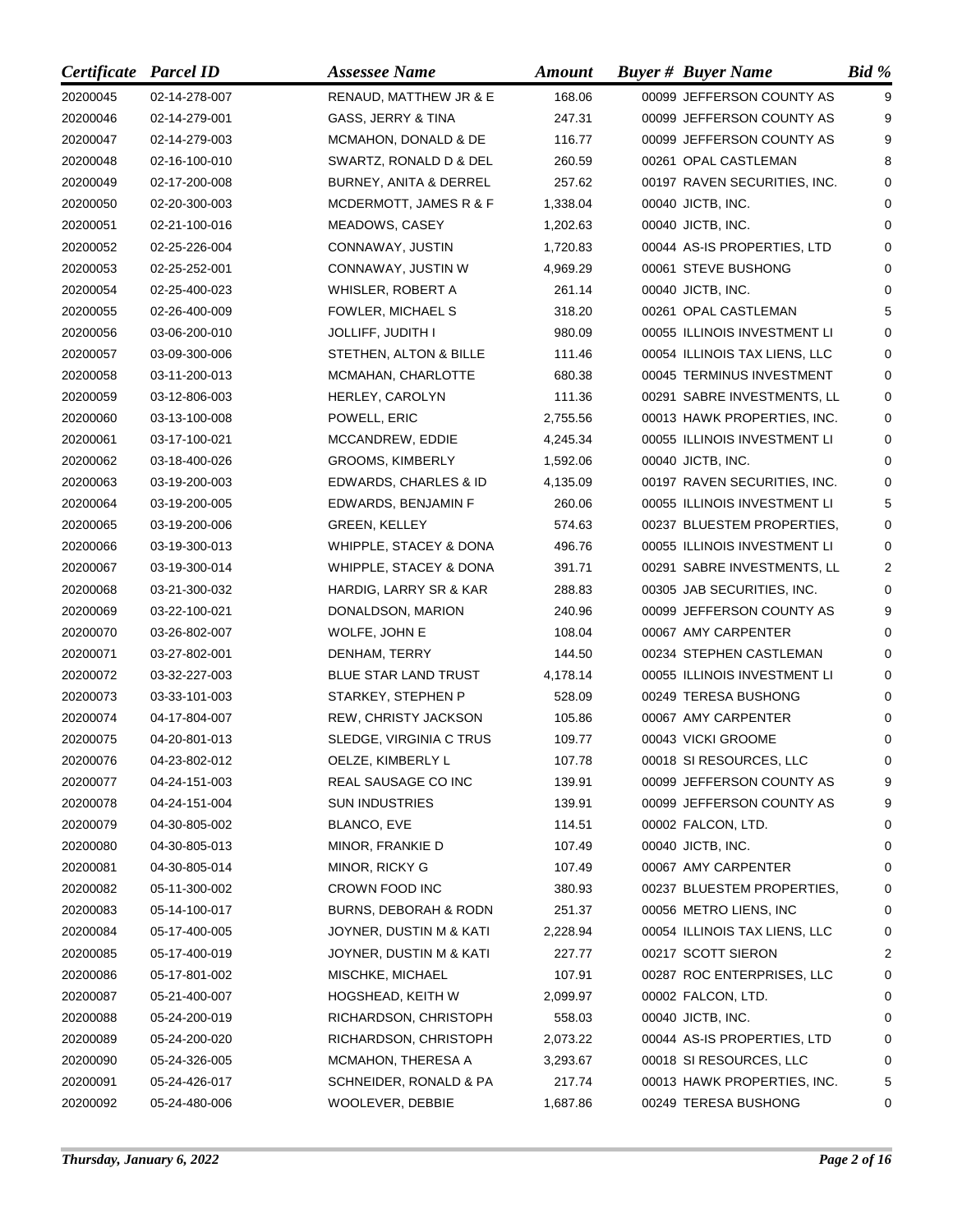| Certificate Parcel ID |               | <b>Assessee Name</b>               | <b>Amount</b> | <b>Buyer # Buyer Name</b>     | $Bid \mathcal{C}$ |
|-----------------------|---------------|------------------------------------|---------------|-------------------------------|-------------------|
| 20200093              | 05-27-300-009 | ERB, LESLIE REVOCABLE L            | 849.17        | 00004 SABRE VENTURES LLC      | $\Omega$          |
| 20200094              | 05-27-400-010 | WILKERSON, KENNETH M               | 1,287.44      | 00291 SABRE INVESTMENTS, LL   | $\Omega$          |
| 20200095              | 05-35-400-003 | <b>BAILEY, MICHELLE &amp; CHRI</b> | 2,722.10      | 00054 ILLINOIS TAX LIENS, LLC | 0                 |
| 20200096              | 06-01-277-016 | ANTHIS, ROGER W & MALI             | 4,738.38      | 00305 JAB SECURITIES, INC.    | 0                 |
| 20200097              | 06-01-277-017 | ANTHIS, ROGER W & MALI             | 242.51        | 00019 P & N PROPERTIES INC.   | 8                 |
| 20200098              | 06-01-277-019 | ANTHIS, ROGER W & MALI             | 179.32        | 00019 P & N PROPERTIES INC.   | 8                 |
| 20200099              | 06-01-400-008 | <b>GRESHAM, GEORGIA &amp; GE</b>   | 2,191.08      | 00055 ILLINOIS INVESTMENT LI  | 0                 |
| 20200100              | 06-08-176-014 | FRICK, JACOB GENE                  | 116.51        | 00061 STEVE BUSHONG           | 8                 |
| 20200101              | 06-15-200-023 | WOODEN, PAMELA J TRUS              | 810.25        | 00044 AS-IS PROPERTIES, LTD   | 0                 |
| 20200102              | 06-19-100-017 | LOYD, MICHAEL W & ELIZA            | 247.48        | 00045 TERMINUS INVESTMENT     | 0                 |
| 20200103              | 06-23-200-009 | UPCHURCH, THOMAS & JU              | 2,136.67      | 00305 JAB SECURITIES, INC.    | 0                 |
| 20200104              | 06-24-276-018 | BOYLES, SARAH                      | 165.44        | 00287 ROC ENTERPRISES, LLC    | 0                 |
| 20200105              | 06-25-276-014 | BECK, DIANNA SUE                   | 364.92        | 00019 P & N PROPERTIES INC.   | 5                 |
| 20200106              | 06-25-276-015 | <b>BECK, DIANNA SUE</b>            | 5,361.67      | 00237 BLUESTEM PROPERTIES,    | $\Omega$          |
| 20200107              | 06-25-351-014 | KLAYBOR-ANDERSON, TYR              | 1,032.64      | 00061 STEVE BUSHONG           | 0                 |
| 20200108              | 06-26-401-003 | <b>BLACKFORD, GREGORY C</b>        | 1,747.29      | 00061 STEVE BUSHONG           | $\Omega$          |
| 20200109              | 06-30-151-004 | PEPER, JASON & CHRISTIN            | 2,786.97      | 00249 TERESA BUSHONG          | 1                 |
| 20200110              | 06-31-276-010 | MITCHELL, TAMMY                    | 195.63        | 00061 STEVE BUSHONG           | 0                 |
| 20200111              | 06-35-151-008 | LAPORTE PARTNERS L P               | 1,152.41      | 00044 AS-IS PROPERTIES, LTD   | 1                 |
| 20200112              | 06-35-276-005 | <b>IRWIN, RANDALL N</b>            | 1,120.66      | 00002 FALCON, LTD.            | 2                 |
| 20200113              | 06-35-276-006 | <b>IRWIN, RANDALL N</b>            | 2,737.30      | 00008 VINOD C GUPTA           | 3                 |
| 20200114              | 06-36-176-018 | BLANKENSHIP, DREW NAT              | 495.13        | 00061 STEVE BUSHONG           | 0                 |
| 20200115              | 06-36-230-026 | MCDONOUGH, STEPHANIE               | 2,154.35      | 00013 HAWK PROPERTIES, INC.   | 0                 |
| 20200116              | 06-36-233-026 | KERREK, TERI MICHEL                | 1,005.73      | 00237 BLUESTEM PROPERTIES,    | 0                 |
| 20200117              | 06-36-253-003 | RICE, BRANDON & VICTORI            | 2,807.08      | 00004 SABRE VENTURES LLC      | 0                 |
| 20200118              | 06-36-276-020 | COX, DONNA J                       | 461.55        | 00305 JAB SECURITIES, INC.    | $\Omega$          |
| 20200119              | 06-36-278-002 | <b>BURGESS, RONALD</b>             | 517.23        | 00099 JEFFERSON COUNTY AS     | 9                 |
| 20200120              | 06-36-376-014 | NORMAN, JACK L & BARBA             | 1,007.24      | 00237 BLUESTEM PROPERTIES,    | 0                 |
| 20200121              | 06-36-376-032 | SMITH, JEFFREY L                   | 983.70        | 00061 STEVE BUSHONG           | 0                 |
| 20200122              | 06-36-376-035 | SCOTT, STEVEN & ELLIS, L           | 907.09        | 00249 TERESA BUSHONG          | 0                 |
| 20200123              | 06-36-401-015 | SMITH, NATHAN D                    | 4,772.25      | 00013 HAWK PROPERTIES, INC.   | 0                 |
| 20200124              | 06-36-403-013 | SCHRAM, MARILYN J                  | 2,252.96      | 00061 STEVE BUSHONG           | 0                 |
| 20200125              | 06-36-403-023 | BEARD, SARAH                       | 3,213.29      | 00291 SABRE INVESTMENTS, LL   | 0                 |
| 20200126              | 06-36-429-009 | SIEFERT, CORI                      | 2,570.14      | 00040 JICTB, INC.             | 0                 |
| 20200127              | 06-36-478-009 | EDWARDS, BENJAMIN F                | 283.22        | 00099 JEFFERSON COUNTY AS     | 9                 |
| 20200128              | 06-36-480-011 | EDWARDS, BENJAMIN F                | 233.91        | 00099 JEFFERSON COUNTY AS     | 9                 |
| 20200129              | 06-36-481-004 | EDWARDS, CHARLIE                   | 746.63        | 00099 JEFFERSON COUNTY AS     | 9                 |
| 20200130              | 06-36-482-003 | MCWILLIAMS, BERNICE HE             | 193.56        | 00099 JEFFERSON COUNTY AS     | 9                 |
| 20200131              | 06-36-482-004 | MCWILLIAMS, BERNICE HE             | 193.56        | 00099 JEFFERSON COUNTY AS     | 9                 |
| 20200132              | 06-36-482-005 | MCWILLIAMS, BERNICE HE             | 193.56        | 00099 JEFFERSON COUNTY AS     | 9                 |
| 20200133              | 07-06-151-004 | ANTHIS, ROGER W & MALI             | 107.30        | 00099 JEFFERSON COUNTY AS     | 9                 |
| 20200134              | 07-06-301-004 | NICHOLS, DONNIE N & JAM            | 566.51        | 00305 JAB SECURITIES, INC.    | 0                 |
| 20200135              | 07-10-400-020 | CARTER, KIM L & HUBERT             | 289.89        | 00040 JICTB, INC.             | 0                 |
| 20200136              | 07-11-300-001 | CARTER, HUBERT G & KIM             | 732.45        | 00044 AS-IS PROPERTIES, LTD   | 0                 |
| 20200137              | 07-13-200-004 | WHEELER, JASON & AMAN              | 1,216.48      | 00197 RAVEN SECURITIES, INC.  | 0                 |
| 20200138              | 07-15-400-010 | LYERLA, JAMES & CARME              | 404.86        | 00002 FALCON, LTD.            | 0                 |
| 20200139              | 07-18-152-010 | SMITH, DONNA & ACKLEY,             | 606.08        | 00237 BLUESTEM PROPERTIES,    | 1                 |
| 20200140              | 07-19-153-009 | CRUISE, MARY                       | 302.39        | 00099 JEFFERSON COUNTY AS     | 9                 |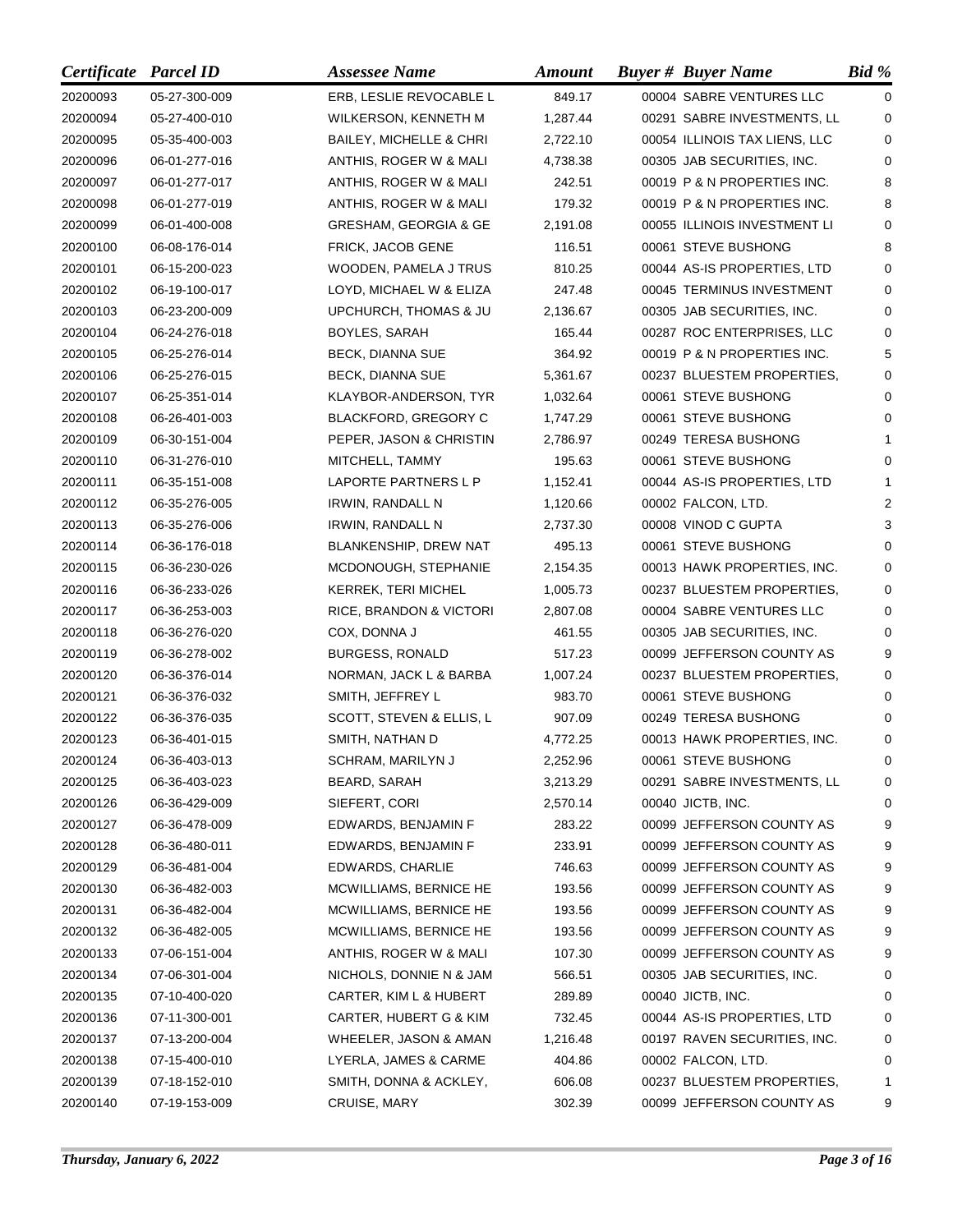| Certificate Parcel ID |               | <b>Assessee Name</b>               | <b>Amount</b> | <b>Buyer # Buyer Name</b>    | Bid %          |
|-----------------------|---------------|------------------------------------|---------------|------------------------------|----------------|
| 20200141              | 07-19-176-002 | <b>JLC PARTNERSHIP</b>             | 964.85        | 00008 VINOD C GUPTA          | 7              |
| 20200142              | 07-19-176-003 | <b>JLC PARTNERSHIP</b>             | 850.59        | 00008 VINOD C GUPTA          | $\overline{7}$ |
| 20200143              | 07-19-202-008 | JACKSON, ANTWAN & TAM              | 188.10        | 00099 JEFFERSON COUNTY AS    | 9              |
| 20200144              | 07-19-251-015 | SKAGGS, R LYNN                     | 2,798.68      | 00055 ILLINOIS INVESTMENT LI | $\Omega$       |
| 20200145              | 07-19-401-008 | SHREVES, RICK                      | 1,777.88      | 00061 STEVE BUSHONG          | 0              |
| 20200146              | 07-19-454-012 | HULTGREN, CINDY A & DIA            | 348.72        | 00305 JAB SECURITIES, INC.   | 0              |
| 20200147              | 07-19-477-016 | HUFFSTEDTLER, LORI                 | 715.49        | 00061 STEVE BUSHONG          | 1              |
| 20200148              | 07-19-477-017 | HUFFSTEDTLER, LORIE                | 306.63        | 00099 JEFFERSON COUNTY AS    | 9              |
| 20200149              | 07-19-478-003 | VERDEYEN, JEREMIAH                 | 432.96        | 00008 VINOD C GUPTA          | 3              |
| 20200150              | 07-19-481-003 | SPELL, REBECCA TRUST               | 1,596.81      | 00008 VINOD C GUPTA          | 1              |
| 20200151              | 07-19-481-026 | <b>BURKE, JAMES &amp; DIANA</b>    | 712.81        | 00249 TERESA BUSHONG         | $\Omega$       |
| 20200152              | 07-20-303-005 | MILLER, LINDA S                    | 196.75        | 00099 JEFFERSON COUNTY AS    | 9              |
| 20200153              | 07-20-351-002 | HERNANDEZ, IRENE                   | 604.47        | 00237 BLUESTEM PROPERTIES,   | $\Omega$       |
| 20200154              | 07-20-354-006 | DAVIS, TIMOTHY & KIMBER            | 290.03        | 00099 JEFFERSON COUNTY AS    | 9              |
| 20200155              | 07-20-361-006 | <b>GEHRIG, CHRIS</b>               | 232.83        | 00099 JEFFERSON COUNTY AS    | 9              |
| 20200156              | 07-20-361-007 | <b>GEHRIG, CHRIS</b>               | 746.89        | 00099 JEFFERSON COUNTY AS    | 9              |
| 20200157              | 07-20-361-017 | RUTHERFORD, KYLE                   | 282.57        | 00237 BLUESTEM PROPERTIES,   | 1              |
| 20200158              | 07-20-362-006 | BROWN, JEFFREY R                   | 827.69        | 00249 TERESA BUSHONG         | 1              |
| 20200159              | 07-21-100-013 | BEVIS, AARON                       | 653.36        | 00217 SCOTT SIERON           | 0              |
| 20200160              | 07-21-200-010 | PENNINGTON, MARLIN A               | 349.36        | 00237 BLUESTEM PROPERTIES,   | 1              |
| 20200161              | 07-21-200-013 | KEEN, JAY D                        | 1,562.07      | 00013 HAWK PROPERTIES, INC.  | 0              |
| 20200162              | 07-22-100-005 | HALFACRE, KELLI TRUSTE             | 3,742.73      | 00249 TERESA BUSHONG         | 0              |
| 20200163              | 07-22-200-010 | ROHRBACH, THOMAS & IN              | 988.64        | 00197 RAVEN SECURITIES, INC. | 0              |
| 20200164              | 07-22-200-019 | CRAWFORD, LUCAS & AMI              | 156.37        | 00013 HAWK PROPERTIES, INC.  | $\overline{7}$ |
| 20200165              | 07-22-301-002 | JONES, DARRELL K                   | 2,242.26      | 00040 JICTB, INC.            | 0              |
| 20200166              | 07-22-351-012 | PORTER, CLAUDE BRADLE              | 4,047.22      | 00018 SI RESOURCES, LLC      | $\Omega$       |
| 20200167              | 07-22-401-005 | DEITZ, TERESA                      | 1,318.48      | 00061 STEVE BUSHONG          | 0              |
| 20200168              | 07-22-401-012 | SIMMS, JEFFREY & JENNIF            | 1,503.32      | 00040 JICTB, INC.            | $\Omega$       |
| 20200169              | 07-22-478-002 | FORD, MARK                         | 2,238.14      | 00040 JICTB, INC.            | 0              |
| 20200170              | 07-23-100-011 | EZELL, MELISSA J                   | 2,228.65      | 00044 AS-IS PROPERTIES, LTD  | 0              |
| 20200171              | 07-23-276-007 | CHRISTENSEN, ANITA                 | 670.45        | 00013 HAWK PROPERTIES, INC.  | 0              |
| 20200172              | 07-24-400-035 | WHITT, JOHN J & SHEILA R           | 5,615.98      | 00237 BLUESTEM PROPERTIES,   | 0              |
| 20200173              | 07-25-203-001 | SHARP, ARTHUR                      | 1,042.03      | 00040 JICTB, INC.            | 0              |
| 20200174              | 07-27-151-009 | MCTAGGART, JOHN                    | 399.63        | 00008 VINOD C GUPTA          | $\overline{7}$ |
| 20200175              | 07-27-626-004 | AIR EVAC EMS                       | 2,991.63      | 00237 BLUESTEM PROPERTIES,   | 1              |
| 20200176              | 07-28-101-001 | <b>BULLER, NICHOLAS A &amp; BE</b> | 681.53        | 00044 AS-IS PROPERTIES, LTD  | 0              |
| 20200177              | 07-28-253-021 | <b>TRUSTY, THOMAS</b>              | 427.32        | 00008 VINOD C GUPTA          | 7              |
| 20200178              | 07-28-276-004 | HENRY, EDDIE M                     | 2,584.69      | 00002 FALCON, LTD.           | 0              |
| 20200179              | 07-28-327-017 | ROBERTS, CARLETTA                  | 410.84        | 00008 VINOD C GUPTA          | 8              |
| 20200180              | 07-28-328-005 | BUMGARNER, LESLIE D                | 245.68        | 00099 JEFFERSON COUNTY AS    | 9              |
| 20200181              | 07-28-328-006 | BUMGARNER, LESLIE D                | 211.79        | 00008 VINOD C GUPTA          | 8              |
| 20200182              | 07-28-331-009 | ECKHOFF, BRADLEY & KEL             | 891.38        | 00305 JAB SECURITIES, INC.   | 0              |
| 20200183              | 07-28-451-015 | GUPTA, VINOD C                     | 474.81        | 00099 JEFFERSON COUNTY AS    | 9              |
| 20200184              | 07-29-102-001 | PAYNE, FRED EARLE                  | 222.19        | 00099 JEFFERSON COUNTY AS    | 9              |
| 20200185              | 07-29-102-003 | RENEAU, DAWN LOGUE                 | 473.97        | 00099 JEFFERSON COUNTY AS    | 9              |
| 20200186              | 07-29-105-005 | <b>FWBII HOLDINGS LLC</b>          | 619.40        | 00249 TERESA BUSHONG         | 1              |
| 20200187              | 07-29-109-011 | BRAKE, ASHLEY                      | 1,205.57      | 00249 TERESA BUSHONG         | 1              |
| 20200188              | 07-29-110-003 | BARBRE, KENZIE                     | 1,643.70      | 00061 STEVE BUSHONG          | 0              |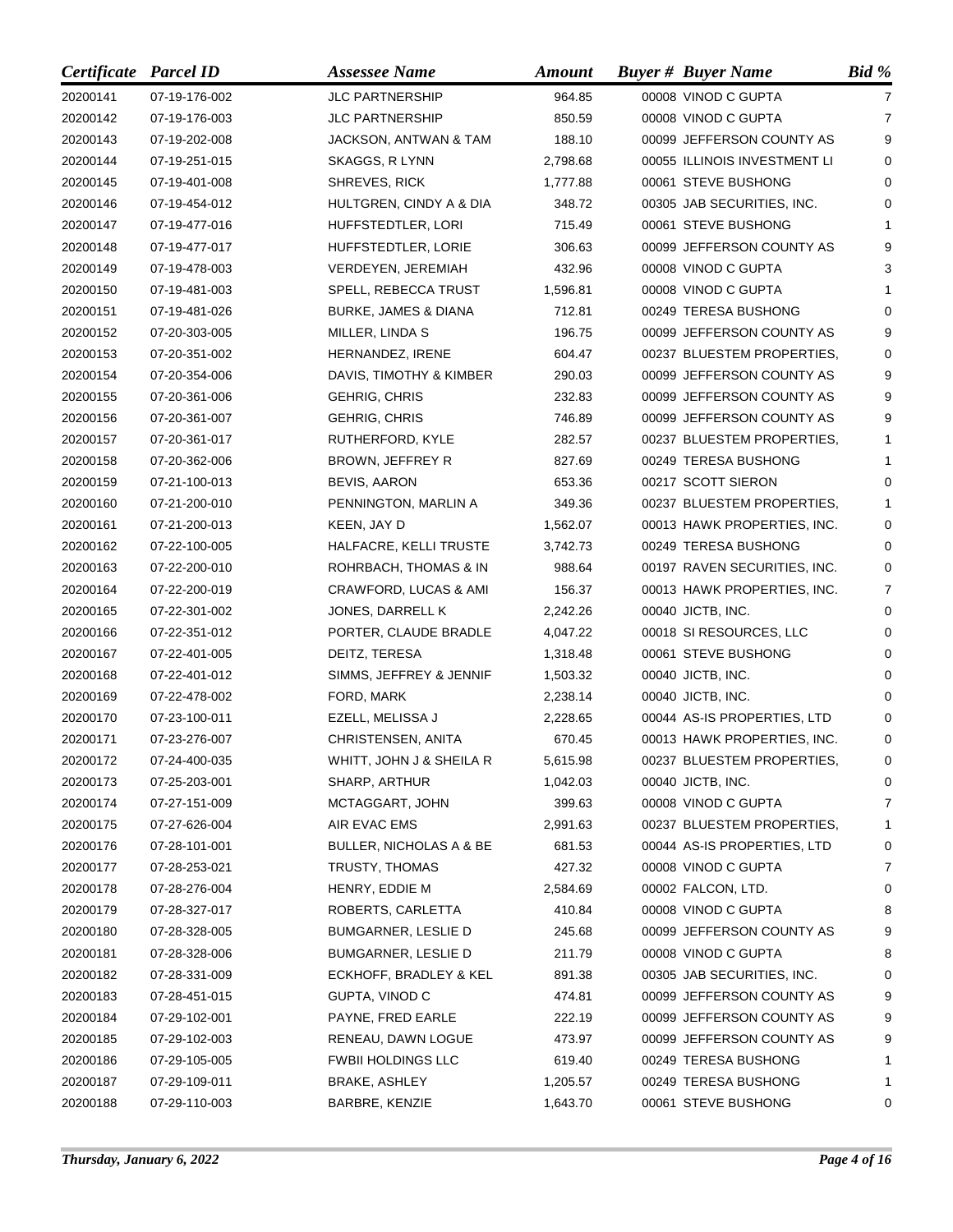| Certificate Parcel ID |               | <b>Assessee Name</b>             | <b>Amount</b> | <b>Buyer # Buyer Name</b>     | Bid %    |
|-----------------------|---------------|----------------------------------|---------------|-------------------------------|----------|
| 20200189              | 07-29-110-004 | PIGGY BANK INVESTMENT            | 204.16        | 00099 JEFFERSON COUNTY AS     | 9        |
| 20200190              | 07-29-113-005 | HALL, TIMOTHY                    | 345.06        | 00099 JEFFERSON COUNTY AS     | 9        |
| 20200191              | 07-29-113-006 | HALL, TIMOTHY W                  | 467.76        | 00099 JEFFERSON COUNTY AS     | 9        |
| 20200192              | 07-29-127-007 | KEELE, RICKY                     | 311.83        | 00249 TERESA BUSHONG          | 1        |
| 20200193              | 07-29-127-010 | AS-IS PROPERTIES LTD             | 693.00        | 00099 JEFFERSON COUNTY AS     | 9        |
| 20200194              | 07-29-128-003 | RATLIFF, ZACHARY                 | 233.52        | 00061 STEVE BUSHONG           | 9        |
| 20200195              | 07-29-128-004 | WINDLAND, HARRY E & CH           | 630.01        | 00237 BLUESTEM PROPERTIES,    | 9        |
| 20200196              | 07-29-128-012 | LANKFORD, LINDA M                | 2,977.08      | 00054 ILLINOIS TAX LIENS, LLC | 0        |
| 20200197              | 07-29-128-013 | SHOWERS, VERN JR & LO            | 350.62        | 00099 JEFFERSON COUNTY AS     | 9        |
| 20200198              | 07-29-154-017 | HOLZINGER, WILFRED A &           | 1,442.94      | 00040 JICTB, INC.             |          |
| 20200199              | 07-29-156-013 | HAMMONS, TERRY D SR              | 706.19        | 00056 METRO LIENS, INC        | 0        |
| 20200200              | 07-29-159-008 | LAVIELLE, SHIRLEY M              | 124.48        | 00099 JEFFERSON COUNTY AS     | 9        |
| 20200201              | 07-29-177-036 | <b>KRYGER, KRAIG T</b>           | 786.58        | 00237 BLUESTEM PROPERTIES,    | $\Omega$ |
| 20200202              | 07-29-202-003 | BOYD, STEPHANIE                  | 515.73        | 00061 STEVE BUSHONG           | 1        |
| 20200203              | 07-29-203-003 | THOMAS, REGANOLD                 | 382.91        | 00249 TERESA BUSHONG          | 1        |
| 20200204              | 07-29-301-012 | PEARCE, RODNEY & VICKI           | 28,063.73     | 00099 JEFFERSON COUNTY AS     | 9        |
| 20200205              | 07-29-327-007 | PHILLIPS, GAIL                   | 555.21        | 00008 VINOD C GUPTA           | 6        |
| 20200206              | 07-29-329-007 | PAGE, BENSON                     | 558.68        | 00008 VINOD C GUPTA           | 5        |
| 20200207              | 07-29-329-008 | SHAFER, CARL & SUZANN            | 844.65        | 00249 TERESA BUSHONG          | 9        |
| 20200208              | 07-29-331-002 | <b>COMBS, DARRION &amp; WINT</b> | 221.08        | 00237 BLUESTEM PROPERTIES,    | 9        |
| 20200209              | 07-29-333-004 | HOOTEN, BRIAN A & KIMBE          | 392.88        | 00099 JEFFERSON COUNTY AS     | 9        |
| 20200210              | 07-29-333-005 | HOOTEN, BRIAN A & KIMBE          | 402.95        | 00099 JEFFERSON COUNTY AS     | 9        |
| 20200211              | 07-29-333-013 | HAUCK, STACEY                    | 199.76        | 00305 JAB SECURITIES, INC.    | 1        |
| 20200212              | 07-29-362-014 | CARMONA, JENNIFER A              | 971.14        | 00008 VINOD C GUPTA           | 5        |
| 20200213              | 07-29-376-005 | WHEELER, JASON & AMAN            | 3,357.61      | 00056 METRO LIENS, INC        | 1        |
| 20200214              | 07-29-384-009 | SKELTON, CHARLES E               | 509.21        | 00099 JEFFERSON COUNTY AS     | 9        |
| 20200215              | 07-29-384-011 | SKELTON, CHARLES E & MI          | 423.25        | 00008 VINOD C GUPTA           | 7        |
| 20200216              | 07-29-384-012 | SKELTON, CHARLES E & MI          | 276.07        | 00099 JEFFERSON COUNTY AS     | 9        |
| 20200217              | 07-29-405-004 | COOPER, CHARLYAN K & R           | 799.74        | 00099 JEFFERSON COUNTY AS     | 9        |
| 20200218              | 07-29-406-016 | WHEELER, JASON                   | 798.04        | 00008 VINOD C GUPTA           | 5        |
| 20200219              | 07-29-457-033 | JOSLIN, LEROY SR                 | 1,484.21      | 00061 STEVE BUSHONG           | 0        |
| 20200220              | 07-29-459-001 | SNEED, JEREMY                    | 628.59        | 00008 VINOD C GUPTA           | $\bf 8$  |
| 20200221              | 07-29-459-010 | MULKEY, HARRY & CRYST            | 223.13        | 00099 JEFFERSON COUNTY AS     | 9        |
| 20200222              | 07-29-459-012 | SHARP, MITHCELL & ARTH           | 321.28        | 00237 BLUESTEM PROPERTIES,    | 0        |
| 20200223              | 07-29-459-015 | CAUDLE, STEVE W                  | 167.83        | 00061 STEVE BUSHONG           | 1        |
| 20200224              | 07-29-459-016 | JEREMY SNEED INC                 | 2,470.03      | 00249 TERESA BUSHONG          | 1        |
| 20200225              | 07-29-459-017 | JEREMY SNEED INC                 | 350.03        | 00064 PEACE OF MIND ALERT, I  | 2        |
| 20200226              | 07-29-459-035 | SNEED, JEREMY                    | 211.15        | 00019 P & N PROPERTIES INC.   | 9        |
| 20200227              | 07-29-459-036 | SNEED, JEREMY                    | 663.40        | 00249 TERESA BUSHONG          | 2        |
| 20200228              | 07-29-478-001 | AUTOPLEX OF MT VERNON            | 559.80        | 00008 VINOD C GUPTA           | 4        |
| 20200229              | 07-29-478-002 | AUTO PLEX OF MT VERNO            | 1,136.49      | 00008 VINOD C GUPTA           | 1        |
| 20200230              | 07-30-154-003 | CANTLEY, TERRY & SARA            | 842.58        | 00008 VINOD C GUPTA           | 5        |
| 20200231              | 07-30-154-009 | CANTLEY, TERRY & SARA            | 2,374.65      | 00054 ILLINOIS TAX LIENS, LLC | 0        |
| 20200232              | 07-30-203-012 | <b>HECK, JENNIFER L</b>          | 376.81        | 00237 BLUESTEM PROPERTIES,    | 0        |
| 20200233              | 07-30-204-002 | MCFARLAND, LONNIE & BR           | 1,208.67      | 00064 PEACE OF MIND ALERT, I  | 0        |
| 20200234              | 07-30-204-003 | MCFARLAND, LONNIE & BR           | 509.84        | 00019 P & N PROPERTIES INC.   | 5        |
| 20200235              | 07-30-205-009 | KERREK, TERI MICHEL              | 2,001.39      | 00291 SABRE INVESTMENTS, LL   | 0        |
| 20200236              | 07-30-205-013 | NIXON, EMILY WARD TRUS           | 1,749.27      | 00249 TERESA BUSHONG          | 0        |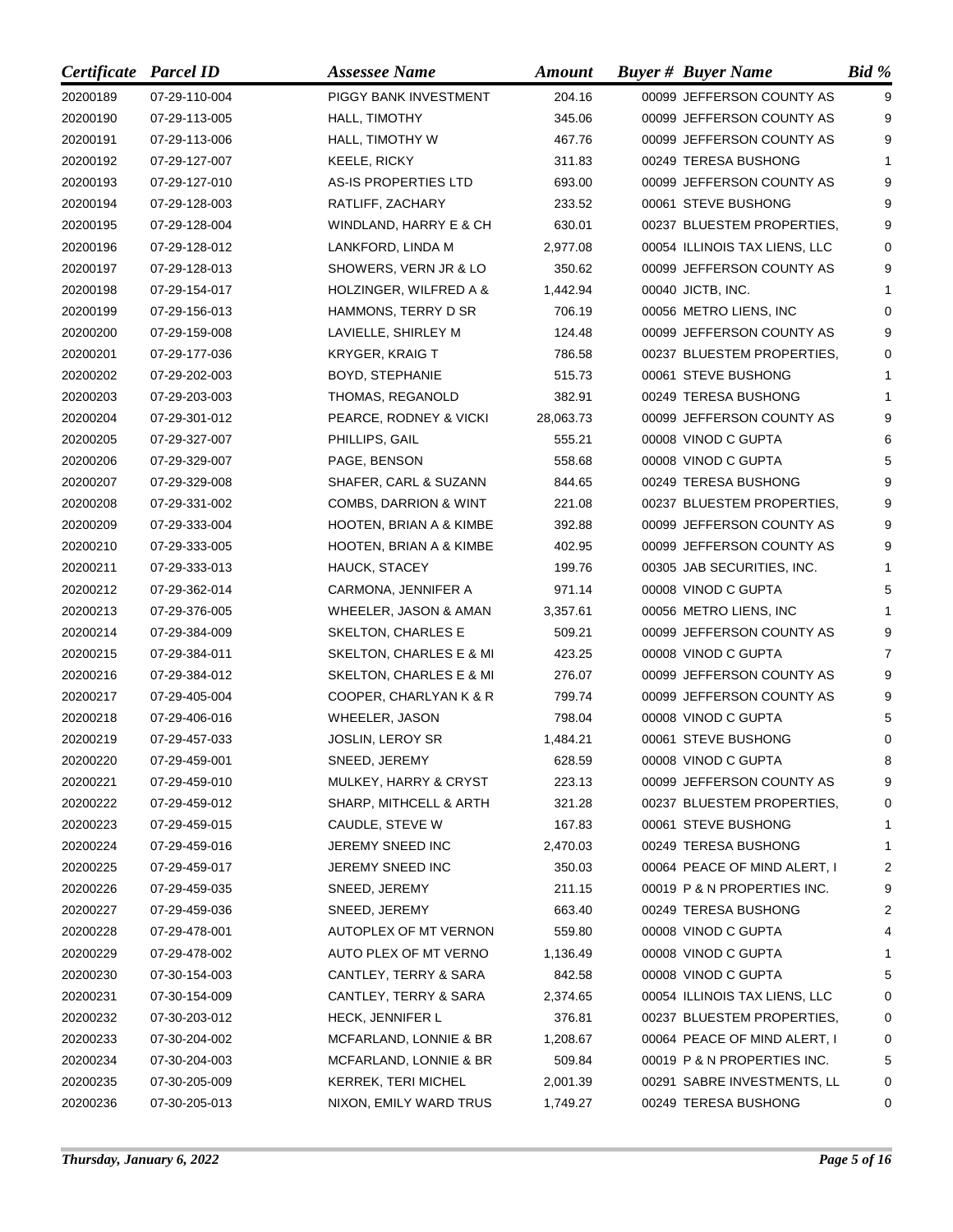| Certificate Parcel ID |               | <b>Assessee Name</b>              | <b>Amount</b> | <b>Buyer # Buyer Name</b>   | Bid %    |
|-----------------------|---------------|-----------------------------------|---------------|-----------------------------|----------|
| 20200237              | 07-30-228-007 | WILSON, SUSAN J                   | 3,059.21      | 00099 JEFFERSON COUNTY AS   | 9        |
| 20200238              | 07-30-229-004 | WIMBERLY, HEATHER D               | 1,767.03      | 00249 TERESA BUSHONG        | 0        |
| 20200239              | 07-30-230-002 | <b>FWBII HOLDINGS LLC</b>         | 1,213.71      | 00249 TERESA BUSHONG        | $\Omega$ |
| 20200240              | 07-30-232-003 | JACKSON, LARRY L & DESI           | 989.47        | 00040 JICTB, INC.           |          |
| 20200241              | 07-30-232-004 | JACKSON, LARRY L & DESI           | 298.77        | 00099 JEFFERSON COUNTY AS   | 9        |
| 20200242              | 07-30-256-008 | ELLIS, JEROLD C & STEPH           | 2,666.07      | 00040 JICTB, INC.           | 0        |
| 20200243              | 07-30-277-011 | CAMPBELL, BRITTANY NIC            | 2,301.38      | 00237 BLUESTEM PROPERTIES,  | $\Omega$ |
| 20200244              | 07-30-279-019 | WILLEY, ELIZABETH                 | 907.55        | 00061 STEVE BUSHONG         | 0        |
| 20200245              | 07-30-376-007 | ELKINS, GREGG E & SONY            | 1,202.77      | 00061 STEVE BUSHONG         | $\Omega$ |
| 20200246              | 07-30-377-016 | EDWARDS, LATONYA                  | 1,228.92      | 00305 JAB SECURITIES, INC.  | 0        |
| 20200247              | 07-30-427-014 | <b>NOELL, JESSE BICKFORD</b>      | 182.48        | 00249 TERESA BUSHONG        | 9        |
| 20200248              | 07-30-427-021 | <b>J &amp; S HOMES LLC</b>        | 576.09        | 00061 STEVE BUSHONG         | 0        |
| 20200249              | 07-30-427-023 | MEEKS, NICK                       | 688.22        | 00249 TERESA BUSHONG        | $\Omega$ |
| 20200250              | 07-30-429-002 | MOFFITT, BRITTHANY                | 1,929.59      | 00249 TERESA BUSHONG        | $\Omega$ |
| 20200251              | 07-30-454-004 | WISNEWSKI, TRACY L                | 34,433.05     | 00099 JEFFERSON COUNTY AS   | 9        |
| 20200252              | 07-31-101-010 | <b>BANCROFT, CONNIE L</b>         | 681.49        | 00249 TERESA BUSHONG        | 0        |
| 20200253              | 07-31-101-014 | HICKS, SUSAN E                    | 987.95        | 00056 METRO LIENS, INC      | 2        |
| 20200254              | 07-31-103-006 | WOODWORTH, ANITA                  | 1,081.12      | 00061 STEVE BUSHONG         | 0        |
| 20200255              | 07-31-103-034 | MAINES, STEPHANIE & DO            | 913.04        | 00061 STEVE BUSHONG         | $\Omega$ |
| 20200256              | 07-31-103-065 | NICHOLS, JACOB D                  | 1,077.94      | 00040 JICTB, INC.           | 1        |
| 20200257              | 07-31-103-070 | DEARING, DOUGLAS L III &          | 506.37        | 00008 VINOD C GUPTA         | 6        |
| 20200258              | 07-31-126-014 | WILLIAMS, DYLAN                   | 395.99        | 00099 JEFFERSON COUNTY AS   | 9        |
| 20200259              | 07-31-127-012 | DOGGAN, DONALD                    | 427.87        | 00061 STEVE BUSHONG         | 0        |
| 20200260              | 07-31-127-019 | GIBSON, RICKEY & ANGEL            | 520.05        | 00249 TERESA BUSHONG        |          |
| 20200261              | 07-31-128-014 | DANIELS, DAVID & CARLET           | 427.87        | 00237 BLUESTEM PROPERTIES,  | 9        |
| 20200262              | 07-31-128-025 | DIAZ, RAFAEL                      | 1,367.43      | 00249 TERESA BUSHONG        | 0        |
| 20200263              | 07-31-129-007 | <b>BALDWIN, CHARLES</b>           | 364.37        | 00099 JEFFERSON COUNTY AS   | 9        |
| 20200264              | 07-31-129-008 | ADDISON, CHERYL R                 | 646.44        | 00008 VINOD C GUPTA         | 9        |
| 20200265              | 07-31-129-023 | ADDISON, CHERYL R                 | 493.89        | 00008 VINOD C GUPTA         | 9        |
| 20200266              | 07-31-129-024 | ADDISON, CHERYL R                 | 498.78        | 00099 JEFFERSON COUNTY AS   | 9        |
| 20200267              | 07-31-130-003 | MARSDEN, DEREK A                  | 417.40        | 00099 JEFFERSON COUNTY AS   | 9        |
| 20200268              | 07-31-131-017 | <b>FWBII HOLDINGS LLC</b>         | 812.91        | 00099 JEFFERSON COUNTY AS   | g        |
| 20200269              | 07-31-132-001 | VANMETER, BRANDON                 | 467.76        | 00099 JEFFERSON COUNTY AS   | 9        |
| 20200270              | 07-31-132-014 | ENGLAND, SABRA J                  | 295.26        | 00099 JEFFERSON COUNTY AS   | 9        |
| 20200271              | 07-31-132-015 | ENGLAND, SABRA J                  | 546.01        | 00008 VINOD C GUPTA         | 6        |
| 20200272              | 07-31-155-011 | HUGHES, NIKITIA LYNN              | 590.68        | 00008 VINOD C GUPTA         | 9        |
| 20200273              | 07-31-157-020 | SLUDER, DAKOTA & ASHLE            | 340.97        | 00237 BLUESTEM PROPERTIES,  | 1        |
| 20200274              | 07-31-158-013 | POTTER, MELINDA                   | 429.16        | 00044 AS-IS PROPERTIES, LTD | 3        |
| 20200275              | 07-31-176-011 | RILEY, RICHARD                    | 304.12        | 00099 JEFFERSON COUNTY AS   | 9        |
| 20200276              | 07-31-178-002 | PORTER, RICHARD L JR &            | 687.99        | 00040 JICTB, INC.           | 1        |
| 20200277              | 07-31-180-016 | CARLILE, TAMATHA & CHRI           | 351.32        | 00008 VINOD C GUPTA         | 9        |
| 20200278              | 07-31-181-002 | TUPPER, RHONDA RENEE              | 455.31        | 00056 METRO LIENS, INC      | 2        |
| 20200279              | 07-31-181-015 | MALONE, SHEENA                    | 1,193.03      | 00237 BLUESTEM PROPERTIES,  | 1        |
| 20200280              | 07-31-182-012 | JOHNSON, KENYON                   | 319.73        | 00099 JEFFERSON COUNTY AS   | 9        |
| 20200281              | 07-31-184-012 | NEVINGS. DAVID                    | 826.43        | 00061 STEVE BUSHONG         | 1        |
| 20200282              | 07-31-184-019 | RICHARDSON, KAREY                 | 840.33        | 00249 TERESA BUSHONG        | 9        |
| 20200283              | 07-31-185-002 | GRAY, ALVIN R                     | 473.20        | 00099 JEFFERSON COUNTY AS   | 9        |
| 20200284              | 07-31-185-007 | <b>COLBERT, TANNER &amp; TIFF</b> | 689.62        | 00044 AS-IS PROPERTIES, LTD | 1        |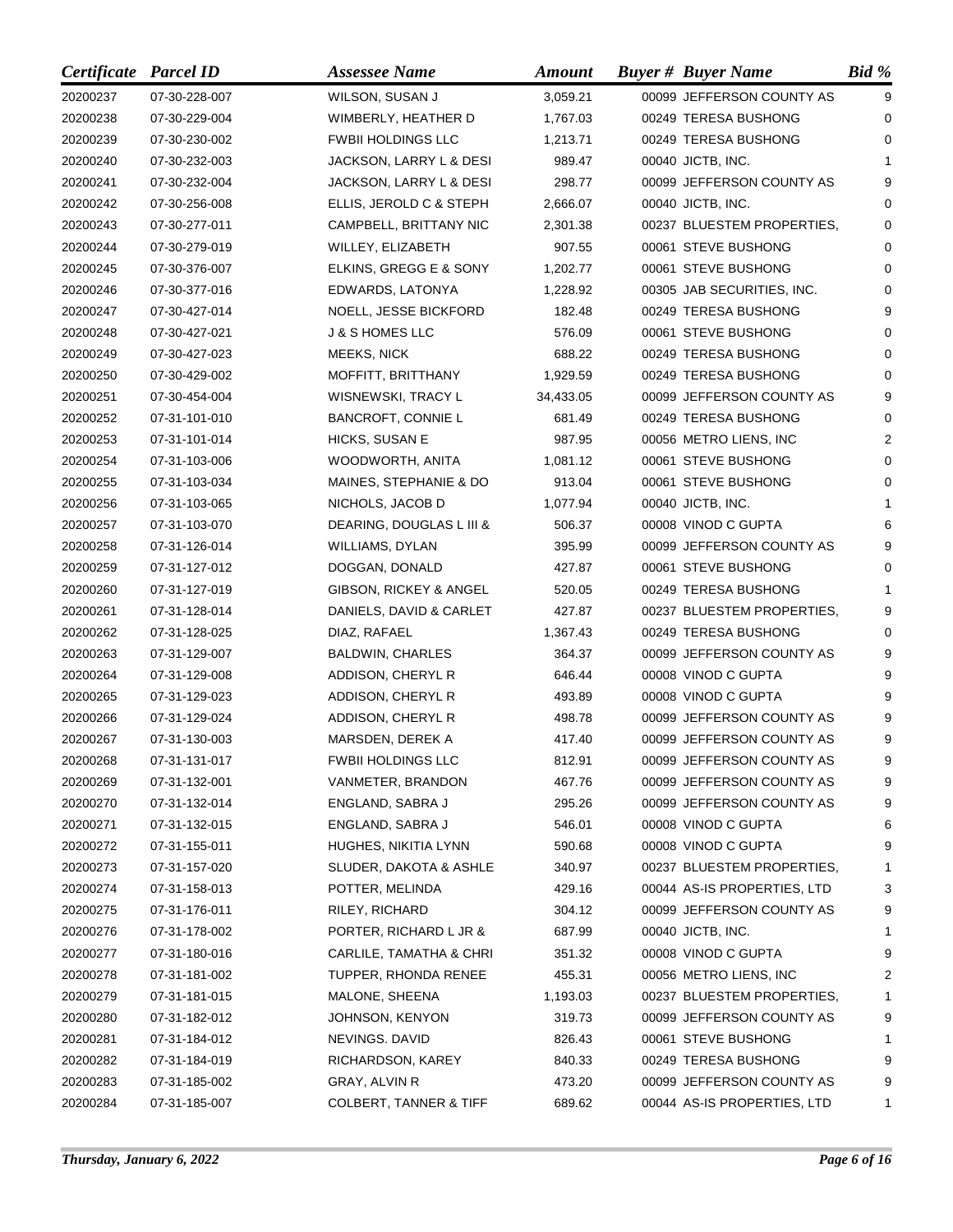| Certificate Parcel ID |               | <b>Assessee Name</b>      | <b>Amount</b> | <b>Buyer # Buyer Name</b>  | Bid %    |
|-----------------------|---------------|---------------------------|---------------|----------------------------|----------|
| 20200285              | 07-31-185-009 | JACKSON, CALVIN           | 699.51        | 00249 TERESA BUSHONG       | 1        |
| 20200286              | 07-31-185-011 | <b>FWBII HOLDINGS LLC</b> | 766.61        | 00237 BLUESTEM PROPERTIES, | 0        |
| 20200287              | 07-31-186-016 | THOMAS, REGANOLD          | 319.73        | 00099 JEFFERSON COUNTY AS  | 9        |
| 20200288              | 07-31-186-017 | THOMAS, REGANOLD          | 319.73        | 00099 JEFFERSON COUNTY AS  | 9        |
| 20200289              | 07-31-187-009 | <b>FWBII HOLDINGS LLC</b> | 270.37        | 00237 BLUESTEM PROPERTIES, | 1        |
| 20200290              | 07-31-201-002 | GARDNER, JANEA & TAYL     | 558.68        | 00061 STEVE BUSHONG        | 1        |
| 20200291              | 07-31-205-016 | WRIGHT, JOHN M & JULIA    | 713.95        | 00237 BLUESTEM PROPERTIES, | $\Omega$ |
| 20200292              | 07-31-206-016 | OZBOURNE, JASON           | 532.53        | 00061 STEVE BUSHONG        | 1        |
| 20200293              | 07-31-211-007 | DOGGAN, MARKESHA          | 859.87        | 00099 JEFFERSON COUNTY AS  | 9        |
| 20200294              | 07-31-211-020 | GARDNER, JANEA & TAYL     | 914.11        | 00237 BLUESTEM PROPERTIES, | $\Omega$ |
| 20200295              | 07-31-228-005 | CANTLEY, NATALIE          | 763.52        | 00061 STEVE BUSHONG        | 0        |
| 20200296              | 07-31-228-010 | ROMAN, JOSE & DOMINGA     | 1,345.32      | 00045 TERMINUS INVESTMENT  | 1        |
| 20200297              | 07-31-230-005 | RICE, WILLIE B & LOVIE W  | 209.31        | 00099 JEFFERSON COUNTY AS  | 9        |
| 20200298              | 07-31-230-006 | RICE, WILLIE & LOVIE WAS  | 209.31        | 00099 JEFFERSON COUNTY AS  | 9        |
| 20200299              | 07-31-231-013 | DISROE, DARNELL           | 255.59        | 00099 JEFFERSON COUNTY AS  | 9        |
| 20200300              | 07-31-232-001 | DAVIS, ROBERT             | 553.81        | 00099 JEFFERSON COUNTY AS  | 9        |
| 20200301              | 07-31-232-019 | FINNIKIN, RONHAN          | 426.51        | 00045 TERMINUS INVESTMENT  | 9        |
| 20200302              | 07-31-233-003 | ROMAN, BRENDA LEE         | 402.77        | 00099 JEFFERSON COUNTY AS  | 9        |
| 20200303              | 07-31-253-001 | WEBB, RICKY LYNN JR       | 797.94        | 00305 JAB SECURITIES, INC. | 9        |
| 20200304              | 07-31-253-005 | KIRKWOOD, ARTURA          | 895.54        | 00237 BLUESTEM PROPERTIES, | 1        |
| 20200305              | 07-31-253-013 | MCGEE, DARRELL SR & DY    | 872.51        | 00008 VINOD C GUPTA        | 1        |
| 20200306              | 07-31-253-016 | MCCOY, GREGORY & JAC      | 314.26        | 00099 JEFFERSON COUNTY AS  | 9        |
| 20200307              | 07-31-254-003 | HARRIS, ANDRIA K          | 244.28        | 00099 JEFFERSON COUNTY AS  | 9        |
| 20200308              | 07-31-255-006 | KING, MARY                | 455.31        | 00045 TERMINUS INVESTMENT  | 6        |
| 20200309              | 07-31-256-009 | FOULKS, JAMARCO & LAR     | 194.18        | 00099 JEFFERSON COUNTY AS  | 9        |
| 20200310              | 07-31-257-003 | BARNETT-JOHNSON, MAR      | 493.89        | 00045 TERMINUS INVESTMENT  | 1        |
| 20200311              | 07-31-258-008 | HENRY, RUSSELL ROBERT     | 455.31        | 00099 JEFFERSON COUNTY AS  | 9        |
| 20200312              | 07-31-258-010 | MEREDITH, DORIS J         | 3,325.84      | 00305 JAB SECURITIES, INC. | 0        |
| 20200313              | 07-31-260-011 | JONES, VIKKI              | 661.76        | 00061 STEVE BUSHONG        | 1        |
| 20200314              | 07-31-260-027 | THE JACKSON OAK GROU      | 1,333.02      | 00237 BLUESTEM PROPERTIES, | 0        |
| 20200315              | 07-31-261-015 | DAVIS, MAKISHAY           | 314.26        | 00099 JEFFERSON COUNTY AS  | 9        |
| 20200316              | 07-31-261-017 | DAVIS, MAKISHA            | 314.26        | 00099 JEFFERSON COUNTY AS  | g        |
| 20200317              | 07-31-262-013 | NABORS, WILLIAM SCOTT     | 298.31        | 00237 BLUESTEM PROPERTIES, | 9        |
| 20200318              | 07-31-262-016 | RICHARDSON, KAREY         | 436.75        | 00061 STEVE BUSHONG        | 9        |
| 20200319              | 07-31-277-002 | BOYD, SHANNON D           | 481.45        | 00237 BLUESTEM PROPERTIES, | 0        |
| 20200320              | 07-31-277-005 | NESBIT, NATHANIEL         | 740.34        | 00008 VINOD C GUPTA        | 8        |
| 20200321              | 07-31-281-003 | MEREDITH, MALEASHA N      | 610.80        | 00099 JEFFERSON COUNTY AS  | 9        |
| 20200322              | 07-31-281-006 | MAYS, ROLLAND D           | 1,040.91      | 00056 METRO LIENS, INC     | 7        |
| 20200323              | 07-31-282-005 | HAWKINS, SHAKIRA          | 270.97        | 00305 JAB SECURITIES, INC. | 9        |
| 20200324              | 07-31-283-001 | BARNEY, MICHAEL DEWAY     | 247.29        | 00099 JEFFERSON COUNTY AS  | 9        |
| 20200325              | 07-31-285-018 | NICHOLSON, GARY           | 335.14        | 00099 JEFFERSON COUNTY AS  | 9        |
| 20200326              | 07-31-286-013 | FOWLER, KIMBERLY ANN      | 429.16        | 00099 JEFFERSON COUNTY AS  | 9        |
| 20200327              | 07-31-302-007 | YOUNGER, JONATHON         | 1,185.99      | 00008 VINOD C GUPTA        | 6        |
| 20200328              | 07-31-303-008 | GULLEY, DON               | 314.26        | 00099 JEFFERSON COUNTY AS  | 9        |
| 20200329              | 07-31-303-011 | MCKAY, KELLI              | 493.89        | 00061 STEVE BUSHONG        | 1        |
| 20200330              | 07-31-304-011 | WHITE, WARREN & ALICE     | 210.34        | 00099 JEFFERSON COUNTY AS  | 9        |
| 20200331              | 07-31-307-017 | RIOS, JOSE A              | 428.89        | 00061 STEVE BUSHONG        | 0        |
| 20200332              | 07-31-307-019 | CLARK, CALVIN W           | 762.94        | 00249 TERESA BUSHONG       | 0        |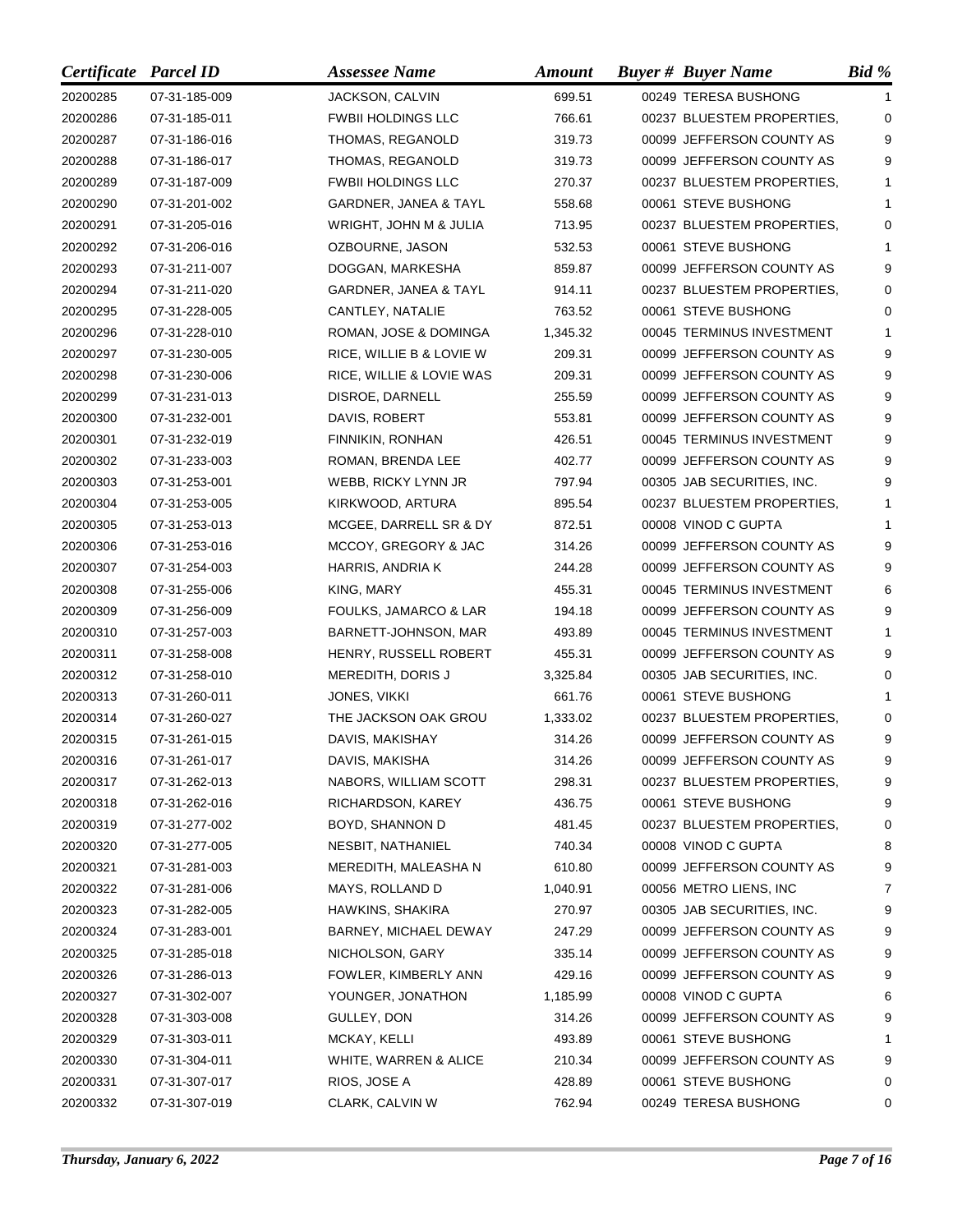| Certificate Parcel ID |               | <b>Assessee Name</b>            | <b>Amount</b> | <b>Buyer # Buyer Name</b>    | Bid %          |
|-----------------------|---------------|---------------------------------|---------------|------------------------------|----------------|
| 20200333              | 07-31-308-009 | GUPTA, VINOD C                  | 314.26        | 00099 JEFFERSON COUNTY AS    | 9              |
| 20200334              | 07-31-308-013 | MCWILLIAMS, BERNICE ES          | 194.96        | 00099 JEFFERSON COUNTY AS    | 9              |
| 20200335              | 07-31-308-014 | NORDIN, TAMARA                  | 319.15        | 00249 TERESA BUSHONG         | $\Omega$       |
| 20200336              | 07-31-327-001 | <b>HAWKINS, LYNDON B</b>        | 748.27        | 00305 JAB SECURITIES, INC.   | 1              |
| 20200337              | 07-31-328-005 | <b>P &amp; N PROPERTIES INC</b> | 402.95        | 00064 PEACE OF MIND ALERT, I | 5              |
| 20200338              | 07-31-329-010 | TAYLOR, TREVON                  | 571.16        | 00237 BLUESTEM PROPERTIES,   | 1              |
| 20200339              | 07-31-331-007 | CLARK, CALVIN                   | 1,066.76      | 00044 AS-IS PROPERTIES, LTD  | 1              |
| 20200340              | 07-31-332-010 | DODSON, BILLY DON TRUS          | 415.41        | 00305 JAB SECURITIES, INC.   | 1              |
| 20200341              | 07-31-333-008 | FORD, MARK                      | 234.41        | 00099 JEFFERSON COUNTY AS    | 9              |
| 20200342              | 07-31-333-009 | FORD, MARK                      | 606.25        | 00249 TERESA BUSHONG         | 2              |
| 20200343              | 07-31-335-001 | HARGIS, THOMAS                  | 468.51        | 00305 JAB SECURITIES, INC.   | 2              |
| 20200344              | 07-31-335-008 | KIRKWOOD, ARTURA & FO           | 493.89        | 00237 BLUESTEM PROPERTIES,   | $\Omega$       |
| 20200345              | 07-31-336-007 | COLE, MICHAEL D                 | 233.52        | 00099 JEFFERSON COUNTY AS    | 9              |
| 20200346              | 07-31-336-016 | HERNANDEZ, JESSICA L            | 711.52        | 00061 STEVE BUSHONG          | 1              |
| 20200347              | 07-31-352-007 | WARREN, STEPHEN M & S           | 601.63        | 00249 TERESA BUSHONG         | 0              |
| 20200348              | 07-31-353-015 | JONES, KELLIE D & JOSHU         | 314.26        | 00099 JEFFERSON COUNTY AS    | 9              |
| 20200349              | 07-31-353-016 | JONES, KELLIE D & JOSHU         | 389.24        | 00061 STEVE BUSHONG          |                |
| 20200350              | 07-31-353-017 | KING, DEBRA                     | 364.37        | 00099 JEFFERSON COUNTY AS    | 9              |
| 20200351              | 07-31-354-004 | BARTOLOTTA, MARCELLO            | 613.41        | 00099 JEFFERSON COUNTY AS    | 9              |
| 20200352              | 07-31-354-016 | LESTER, HOLLY L                 | 455.31        | 00237 BLUESTEM PROPERTIES,   | 1              |
| 20200353              | 07-31-354-018 | PRATER, CECIL & TAMATH          | 699.00        | 00305 JAB SECURITIES, INC.   | 0              |
| 20200354              | 07-31-376-007 | MILLER, ROGER & BARBAR          | 262.27        | 00099 JEFFERSON COUNTY AS    | 9              |
| 20200355              | 07-31-376-013 | <b>KERREK, TERI MICHEL</b>      | 415.41        | 00099 JEFFERSON COUNTY AS    | 9              |
| 20200356              | 07-31-377-006 | LEONARD, LEVI JR & MARY         | 918.22        | 00061 STEVE BUSHONG          | 0              |
| 20200357              | 07-31-401-002 | GRAHAM, DEBRA D                 | 604.26        | 00249 TERESA BUSHONG         | 0              |
| 20200358              | 07-31-405-005 | WERTEPNY, CHARLOTTE A           | 185.43        | 00099 JEFFERSON COUNTY AS    | 9              |
| 20200359              | 07-31-406-004 | JOHNSON, RANDY W                | 455.81        | 00099 JEFFERSON COUNTY AS    | 9              |
| 20200360              | 07-31-407-006 | <b>CHAMNESS, KRISTOPHER</b>     | 277.66        | 00099 JEFFERSON COUNTY AS    | 9              |
| 20200361              | 07-31-407-021 | CLARK, CALVIN                   | 512.08        | 00056 METRO LIENS, INC       | 3              |
| 20200362              | 07-31-427-009 | GUPTA, VINOD C                  | 677.68        | 00305 JAB SECURITIES, INC.   | 0              |
| 20200363              | 07-31-431-002 | KENDRICK, WESLEY J              | 1,837.70      | 00237 BLUESTEM PROPERTIES,   | 0              |
| 20200364              | 07-31-433-014 | SCOTT, JIM & D'ELLA             | 1,054.53      | 00008 VINOD C GUPTA          | $\overline{7}$ |
| 20200365              | 07-31-435-019 | BOYD, SHANNON                   | 602.68        | 00099 JEFFERSON COUNTY AS    | 9              |
| 20200366              | 07-31-435-022 | BROWN, LINDA M                  | 257.63        | 00045 TERMINUS INVESTMENT    | 7              |
| 20200367              | 07-31-435-035 | GANT, ETHEL                     | 164.36        | 00099 JEFFERSON COUNTY AS    | 9              |
| 20200368              | 07-31-435-037 | GANT, ETHEL                     | 152.35        | 00099 JEFFERSON COUNTY AS    | 9              |
| 20200369              | 07-31-477-006 | <b>KR FORD INVESTMENTS LL</b>   | 655.53        | 00237 BLUESTEM PROPERTIES,   | 0              |
| 20200370              | 07-31-479-004 | FIREBAUGH, JOSEPH & ELI         | 4,082.85      | 00099 JEFFERSON COUNTY AS    | 9              |
| 20200371              | 07-31-479-013 | ELION, LATANYA                  | 277.13        | 00237 BLUESTEM PROPERTIES,   | 1              |
| 20200372              | 07-31-480-014 | PEARCE, RODNEY & VICKI          | 38,089.52     | 00099 JEFFERSON COUNTY AS    | 9              |
| 20200373              | 07-31-481-005 | PEARCE, RODNEY & VICKI          | 5,502.43      | 00099 JEFFERSON COUNTY AS    | 9              |
| 20200374              | 07-31-481-011 | <b>FWBII HOLDINGS LLC</b>       | 726.23        | 00061 STEVE BUSHONG          | 9              |
| 20200375              | 07-31-483-003 | BROWN, JOHN & ERICA NI          | 209.31        | 00099 JEFFERSON COUNTY AS    | 9              |
| 20200376              | 07-31-483-004 | BROWN, JOHN & ERICA NI          | 251.13        | 00099 JEFFERSON COUNTY AS    | 9              |
| 20200377              | 07-31-483-028 | CAPPS, JANET K & CHRIST         | 145.65        | 00099 JEFFERSON COUNTY AS    | 9              |
| 20200378              | 07-31-483-029 | CAPPS, JANET K & CHRIST         | 299.32        | 00061 STEVE BUSHONG          | 1              |
| 20200379              | 07-32-104-011 | BRU MAR INTERNATIONAL           | 3,042.14      | 00061 STEVE BUSHONG          | 1              |
| 20200380              | 07-32-104-013 | SKELTON, CHARLES E & MI         | 5,377.80      | 00217 SCOTT SIERON           | 1              |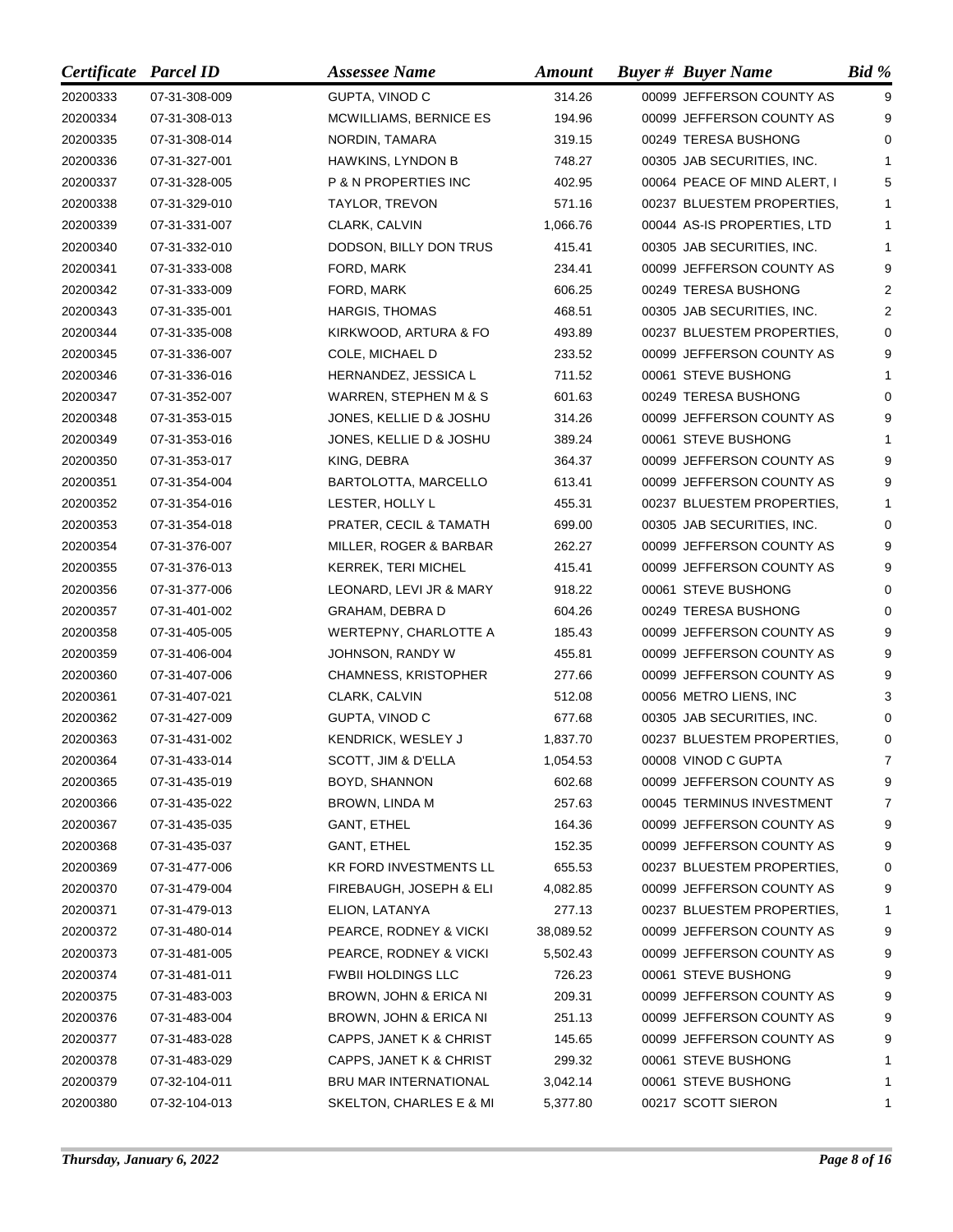| Certificate Parcel ID |               | <b>Assessee Name</b>             | <b>Amount</b> | <b>Buyer # Buyer Name</b>     | Bid %    |
|-----------------------|---------------|----------------------------------|---------------|-------------------------------|----------|
| 20200381              | 07-32-105-008 | PHILLIPI, JESSICA S              | 150.23        | 00099 JEFFERSON COUNTY AS     | 9        |
| 20200382              | 07-32-106-009 | PODGORSKI, EDITH F               | 359.31        | 00099 JEFFERSON COUNTY AS     | 9        |
| 20200383              | 07-32-106-011 | MARSHALL, TODD                   | 295.90        | 00008 VINOD C GUPTA           | 6        |
| 20200384              | 07-32-151-006 | ARMSTRONG, ZENORA M &            | 587.25        | 00008 VINOD C GUPTA           |          |
| 20200385              | 07-32-153-003 | TOWN CENTER DEVELOP              | 106.45        | 00099 JEFFERSON COUNTY AS     | 9        |
| 20200386              | 07-32-155-004 | LEE, WINNIE                      | 234.79        | 00099 JEFFERSON COUNTY AS     | 9        |
| 20200387              | 07-32-160-030 | YANG, YUEYING                    | 1,363.44      | 00008 VINOD C GUPTA           | 5        |
| 20200388              | 07-32-178-002 | FELDHAKE, COURTNEY               | 233.52        | 00099 JEFFERSON COUNTY AS     | 9        |
| 20200389              | 07-32-178-006 | LISKA, TAMMY & ROBERT            | 1,739.80      | 00099 JEFFERSON COUNTY AS     | 9        |
| 20200390              | 07-32-179-010 | PIGGY BANK INVENSTMEN            | 173.54        | 00099 JEFFERSON COUNTY AS     | 9        |
| 20200391              | 07-32-179-011 | PIGGY BANK INVESTMENT            | 173.54        | 00099 JEFFERSON COUNTY AS     | 9        |
| 20200392              | 07-32-179-012 | PIGGY BANK INVESTMENT            | 176.30        | 00099 JEFFERSON COUNTY AS     | 9        |
| 20200393              | 07-32-179-015 | EGGLESTON, ESTER L               | 772.32        | 00305 JAB SECURITIES, INC.    | 1        |
| 20200394              | 07-32-179-016 | <b>EGGLESTON, ESTHER &amp; C</b> | 182.16        | 00099 JEFFERSON COUNTY AS     | 9        |
| 20200395              | 07-32-180-003 | JAY, RALPH                       | 196.65        | 00099 JEFFERSON COUNTY AS     | 9        |
| 20200396              | 07-32-181-017 | RUDD, DARRELL D                  | 244.44        | 00099 JEFFERSON COUNTY AS     | 9        |
| 20200397              | 07-32-201-003 | SAKOWICZ, CHRISTOPHER            | 649.33        | 00008 VINOD C GUPTA           | 9        |
| 20200398              | 07-32-203-001 | ELLIS, DAVID & AMBER             | 312.06        | 00061 STEVE BUSHONG           | 2        |
| 20200399              | 07-32-203-010 | JAMES, SAVIER B                  | 167.83        | 00249 TERESA BUSHONG          | 9        |
| 20200400              | 07-32-205-001 | CAPPS, ALICIA                    | 141.85        | 00099 JEFFERSON COUNTY AS     | 9        |
| 20200401              | 07-32-205-002 | CAPPS, ALICIA                    | 219.43        | 00237 BLUESTEM PROPERTIES,    | 9        |
| 20200402              | 07-32-205-013 | POWELL, KENNY                    | 209.13        | 00099 JEFFERSON COUNTY AS     | 9        |
| 20200403              | 07-32-208-004 | KISELEWSKI, RICK ALAN            | 325.52        | 00099 JEFFERSON COUNTY AS     | 9        |
| 20200404              | 07-32-210-003 | ENGLAND, JESSE R                 | 147.49        | 00008 VINOD C GUPTA           | 5        |
| 20200405              | 07-32-212-003 | SNOW, BRYAN & SIERRA             | 566.03        | 00099 JEFFERSON COUNTY AS     | 9        |
| 20200406              | 07-32-230-003 | CLARK, CALVIN                    | 558.18        | 00099 JEFFERSON COUNTY AS     | 9        |
| 20200407              | 07-32-301-018 | THOMAS, ALETHA G                 | 1,283.01      | 00040 JICTB, INC.             | $\Omega$ |
| 20200408              | 07-32-301-019 | HAWKINS, LYNDON BRENT            | 545.70        | 00099 JEFFERSON COUNTY AS     | 9        |
| 20200409              | 07-32-302-009 | MOORE, KEICA                     | 1,044.48      | 00305 JAB SECURITIES, INC.    | 0        |
| 20200410              | 07-32-303-001 | PATTON, ANTHONY                  | 1,399.30      | 00045 TERMINUS INVESTMENT     | 2        |
| 20200411              | 07-32-303-002 | PATTON, ANTHONY                  | 251.13        | 00099 JEFFERSON COUNTY AS     | 9        |
| 20200412              | 07-32-303-008 | PATTON, ANTHONY                  | 216.13        | 00099 JEFFERSON COUNTY AS     | 9.       |
| 20200413              | 07-32-304-006 | MILLER, WYLODINE                 | 8,933.15      | 00099 JEFFERSON COUNTY AS     | 9        |
| 20200414              | 07-32-305-002 | BRYANT, TERENCE                  | 347.37        | 00054 ILLINOIS TAX LIENS, LLC | 4        |
| 20200415              | 07-32-305-004 | HARRIS, BRUCE                    | 352.94        | 00237 BLUESTEM PROPERTIES,    | 0        |
| 20200416              | 07-32-307-006 | HILLIARD, JEANEANNE              | 480.09        | 00008 VINOD C GUPTA           | 5        |
| 20200417              | 07-32-307-009 | HARRIS, TELLY S                  | 472.28        | 00008 VINOD C GUPTA           | 6        |
| 20200418              | 07-32-310-007 | CUNNINGHAM, FLOYD                | 221.44        | 00099 JEFFERSON COUNTY AS     | 9        |
| 20200419              | 07-32-310-010 | EDWARDS, CHARLIE                 | 356.30        | 00008 VINOD C GUPTA           | 6        |
| 20200420              | 07-32-310-011 | EDWARDS, CHARLIE                 | 356.30        | 00008 VINOD C GUPTA           | 6        |
| 20200421              | 07-32-326-001 | HOPE IN CHRIST MINISTRY          | 520.05        | 00099 JEFFERSON COUNTY AS     | 9        |
| 20200422              | 07-32-330-006 | YOUNG, CHRYSTAL LEE &            | 285.85        | 00099 JEFFERSON COUNTY AS     | 9        |
| 20200423              | 07-32-330-013 | MOORE, DARLENE                   | 508.27        | 00099 JEFFERSON COUNTY AS     | 9        |
| 20200424              | 07-32-331-001 | MILLER, MATTHEW JR               | 209.13        | 00099 JEFFERSON COUNTY AS     | 9        |
| 20200425              | 07-32-331-002 | MILLER, MATTHEW JR               | 209.13        | 00099 JEFFERSON COUNTY AS     | 9        |
| 20200426              | 07-32-332-009 | <b>GROOMS, KIMBERLY</b>          | 209.31        | 00099 JEFFERSON COUNTY AS     | 9        |
| 20200427              | 07-32-334-002 | WEBB, MARTHA                     | 198.84        | 00099 JEFFERSON COUNTY AS     | 9        |
| 20200428              | 07-32-338-008 | EDWARDS, CHARLIE                 | 188.10        | 00099 JEFFERSON COUNTY AS     | 9        |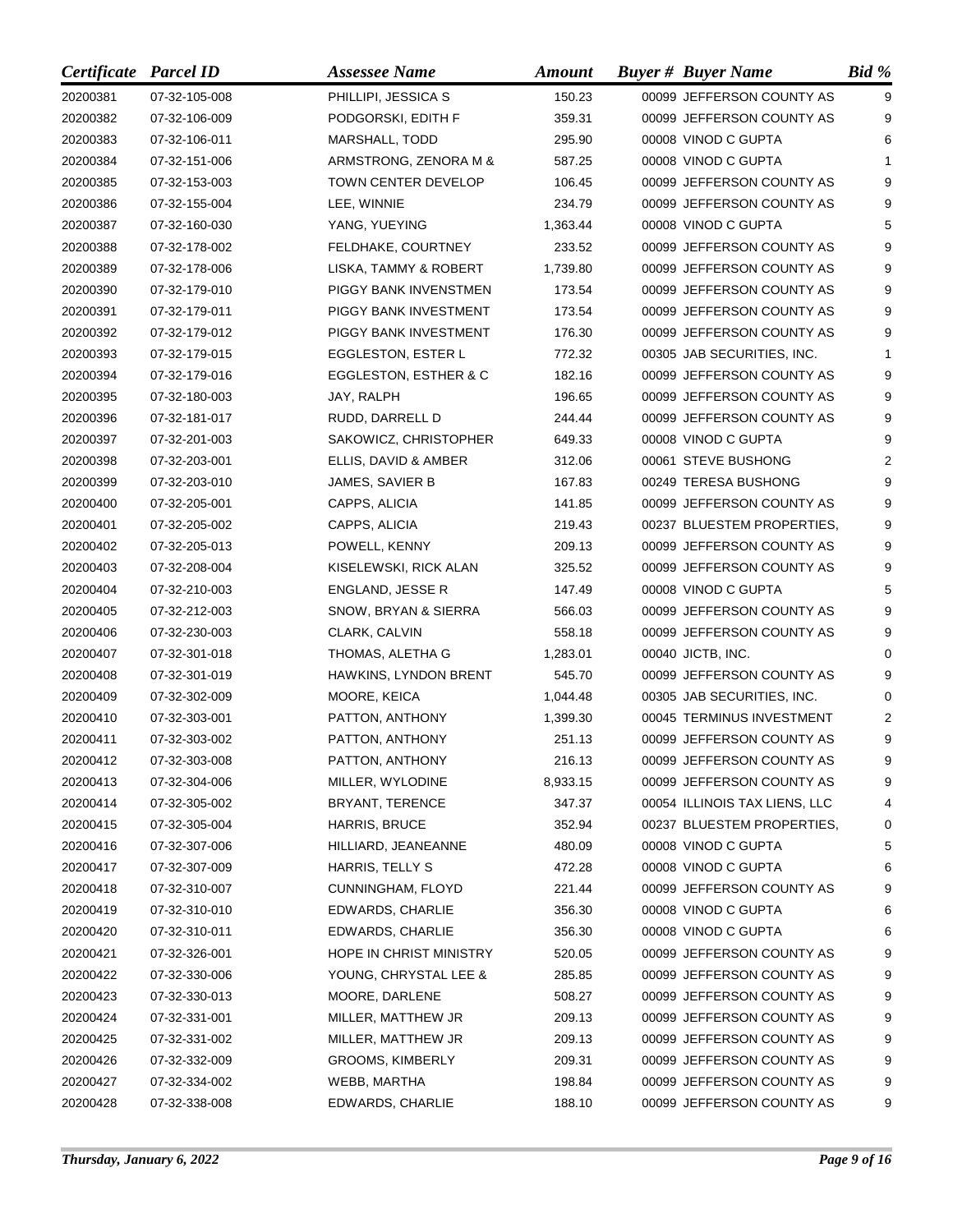| Certificate Parcel ID |               | <b>Assessee Name</b>       | <b>Amount</b> | <b>Buyer # Buyer Name</b>   | Bid %    |
|-----------------------|---------------|----------------------------|---------------|-----------------------------|----------|
| 20200429              | 07-32-351-003 | MITCHELL, COREY            | 364.37        | 00099 JEFFERSON COUNTY AS   | 9        |
| 20200430              | 07-32-351-005 | MOORE, KEICA S             | 415.41        | 00305 JAB SECURITIES, INC.  | 1        |
| 20200431              | 07-32-351-011 | CUNNINGHAM, FLOYD          | 209.31        | 00099 JEFFERSON COUNTY AS   | 9        |
| 20200432              | 07-32-353-014 | BRADFORD, PHYLLIS A        | 312.06        | 00305 JAB SECURITIES, INC.  | 0        |
| 20200433              | 07-32-353-032 | <b>MCWILLIAMS, BERNICE</b> | 345.46        | 00305 JAB SECURITIES, INC.  | 9        |
| 20200434              | 07-32-353-034 | TAYLOR, ALINE              | 546.08        | 00061 STEVE BUSHONG         | 1        |
| 20200435              | 07-32-401-002 | PODGORSKI, EDITH F         | 505.53        | 00099 JEFFERSON COUNTY AS   | 9        |
| 20200436              | 07-32-402-006 | <b>MODGLIN, GABRIELLE</b>  | 299.58        | 00099 JEFFERSON COUNTY AS   | 9        |
| 20200437              | 07-32-402-009 | HUGHEY, EDWARD             | 743.21        | 00099 JEFFERSON COUNTY AS   | 9        |
| 20200438              | 07-32-402-012 | TAYLOR, DESMOND            | 574.52        | 00056 METRO LIENS, INC      | 3        |
| 20200439              | 07-32-402-018 | HERNANDEZ, JESSICA L       | 962.07        | 00061 STEVE BUSHONG         | 9        |
| 20200440              | 07-32-403-013 | STEVENSON, GURLEY & K      | 194.96        | 00099 JEFFERSON COUNTY AS   | 9        |
| 20200441              | 07-32-404-001 | PENROD, TRISTAN C & OY     | 168.77        | 00008 VINOD C GUPTA         | 9        |
| 20200442              | 07-32-406-004 | GUPTA, VINOD C             | 316.37        | 00099 JEFFERSON COUNTY AS   | 9        |
| 20200443              | 07-32-406-009 | CAIN, LAKESHIA             | 623.43        | 00008 VINOD C GUPTA         | 5        |
| 20200444              | 07-32-479-004 | HIGHFILL, ARTHUR L         | 471.25        | 00099 JEFFERSON COUNTY AS   | 9        |
| 20200445              | 07-32-479-013 | WRIGHT, JIMMY              | 202.11        | 00099 JEFFERSON COUNTY AS   | 9        |
| 20200446              | 08-04-300-006 | BUNDY, STEVE               | 274.61        | 00249 TERESA BUSHONG        | 0        |
| 20200447              | 08-07-300-009 | JOHNSON, RANDY K           | 957.93        | 00019 P & N PROPERTIES INC. | 0        |
| 20200448              | 08-12-100-009 | SHIELDS, BRIAN F           | 376.79        | 00291 SABRE INVESTMENTS, LL | 3        |
| 20200449              | 08-17-102-012 | JOHNSON, NORMAN PARK       | 207.43        | 00099 JEFFERSON COUNTY AS   | 9        |
| 20200450              | 08-19-100-011 | GARNER, MASON              | 1,670.20      | 00217 SCOTT SIERON          | 0        |
| 20200451              | 08-20-100-003 | SNEED, JEREMY D            | 1,599.29      | 00061 STEVE BUSHONG         | $\Omega$ |
| 20200452              | 08-20-100-027 | SNEED, JEREMY & MARIO      | 213.31        | 00044 AS-IS PROPERTIES, LTD | 2        |
| 20200453              | 08-21-127-010 | URBA, CHRISTOPHER          | 225.26        | 00008 VINOD C GUPTA         | 8        |
| 20200454              | 08-21-300-016 | DAVIS, BRENDA              | 578.47        | 00013 HAWK PROPERTIES, INC. | $\Omega$ |
| 20200455              | 08-21-300-019 | SANTA FE ENTERPRISES L     | 230.30        | 00099 JEFFERSON COUNTY AS   | 9        |
| 20200456              | 08-21-300-021 | MCMAHON, WILMA TRUST       | 802.42        | 00305 JAB SECURITIES, INC.  | 0        |
| 20200457              | 08-23-202-003 | DANIELS, RICKY A & ANGE    | 167.31        | 00099 JEFFERSON COUNTY AS   | 9        |
| 20200458              | 08-23-354-007 | LUSBY, SHANNA & RECTO      | 177.25        | 00099 JEFFERSON COUNTY AS   | 9        |
| 20200459              | 08-23-354-008 | LUSBY, SHANNA & RECTO      | 1,136.13      | 00040 JICTB, INC.           | $\Omega$ |
| 20200460              | 08-23-378-001 | MAYBERRY, DONNIE L JR      | 142.88        | 00099 JEFFERSON COUNTY AS   | g        |
| 20200461              | 08-23-378-002 | MAYBERRY, DONNIE L JR      | 714.99        | 00008 VINOD C GUPTA         | 6        |
| 20200462              | 08-23-379-001 | PEPPLE, ELSIE & HUFF, VE   | 126.44        | 00099 JEFFERSON COUNTY AS   | 9        |
| 20200463              | 08-23-379-007 | PEPPLE, ELSIE & HUFF, VE   | 128.47        | 00099 JEFFERSON COUNTY AS   | 9        |
| 20200464              | 08-23-380-002 | PEPPLE, ELSIE & HUFF, VE   | 128.47        | 00099 JEFFERSON COUNTY AS   | 9        |
| 20200465              | 08-23-380-016 | DENHAM, TERRY              | 647.02        | 00040 JICTB, INC.           | 1        |
| 20200466              | 08-23-384-012 | PEPPLE, ELSIE & HUFF, VE   | 128.47        | 00099 JEFFERSON COUNTY AS   | 9        |
| 20200467              | 08-23-459-009 | PEPPLE, ELSIE              | 126.72        | 00099 JEFFERSON COUNTY AS   | 9        |
| 20200468              | 08-23-463-003 | SANDY, TODD & HEATHER      | 128.47        | 00099 JEFFERSON COUNTY AS   | 9        |
| 20200469              | 08-23-463-006 | SANDY, TODD & HEATHER      | 177.25        | 00099 JEFFERSON COUNTY AS   | 9        |
| 20200470              | 08-23-463-007 | SANDY, HEATHER A           | 196.94        | 00061 STEVE BUSHONG         | 1        |
| 20200471              | 08-25-200-002 | FENTON, CRAIG L            | 370.67        | 00291 SABRE INVESTMENTS, LL | 0        |
| 20200472              | 08-26-203-002 | PEPPLE, ELSIE              | 128.47        | 00099 JEFFERSON COUNTY AS   | 9        |
| 20200473              | 08-26-327-002 | ANDERSON, BRIAN            | 123.66        | 00099 JEFFERSON COUNTY AS   | 9        |
| 20200474              | 08-26-327-003 | ANDERSON, BRIAN            | 205.56        | 00099 JEFFERSON COUNTY AS   | 9        |
| 20200475              | 08-26-328-001 | ANDERSON, BRIAN            | 201.60        | 00099 JEFFERSON COUNTY AS   | 9        |
| 20200476              | 08-26-328-002 | ANDERSON, BRIAN            | 128.47        | 00099 JEFFERSON COUNTY AS   | 9        |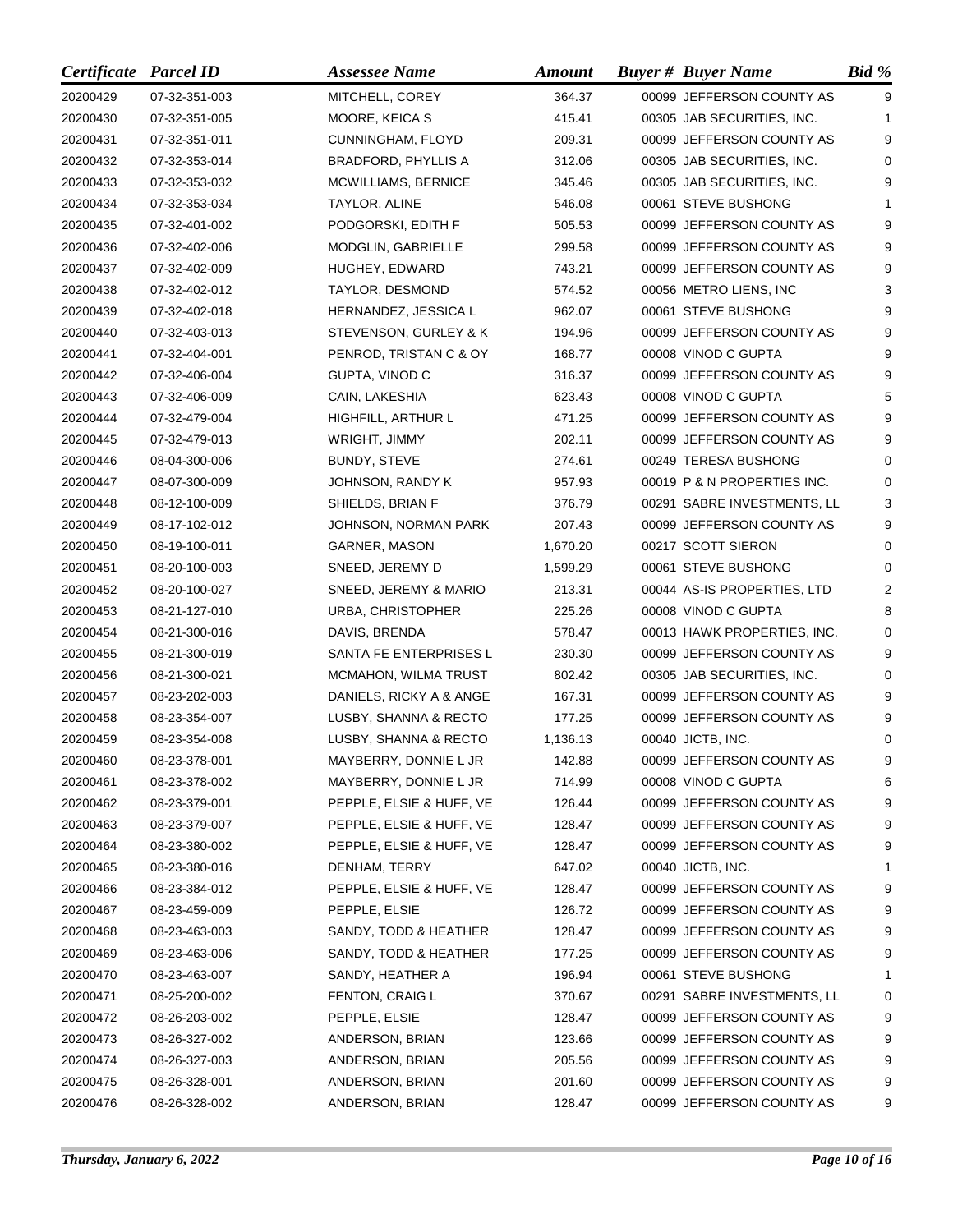| Certificate Parcel ID |               | <b>Assessee Name</b>              | <b>Amount</b> | <b>Buyer # Buyer Name</b>    | Bid %          |
|-----------------------|---------------|-----------------------------------|---------------|------------------------------|----------------|
| 20200477              | 08-26-328-003 | ANDERSON, BRIAN & MELI            | 128.47        | 00099 JEFFERSON COUNTY AS    | 9              |
| 20200478              | 08-26-328-004 | ANDERSON, BRIAN                   | 128.47        | 00099 JEFFERSON COUNTY AS    | 9              |
| 20200479              | 08-26-328-005 | ANDERSON, BRIAN                   | 138.42        | 00099 JEFFERSON COUNTY AS    | 9              |
| 20200480              | 08-26-328-006 | ANDERSON, BRIAN                   | 266.64        | 00099 JEFFERSON COUNTY AS    | 9              |
| 20200481              | 08-27-202-003 | SNEED, JEREMY D                   | 161.67        | 00099 JEFFERSON COUNTY AS    | 9              |
| 20200482              | 08-27-202-004 | SNEED, JEREMY D                   | 329.41        | 00008 VINOD C GUPTA          | $\overline{7}$ |
| 20200483              | 08-27-202-005 | SNEED, JEREMY                     | 421.60        | 00008 VINOD C GUPTA          | 6              |
| 20200484              | 08-27-203-004 | SNEED, JEREMY                     | 325.23        | 00249 TERESA BUSHONG         | 0              |
| 20200485              | 08-27-230-011 | DEWITT, DANIELLE                  | 117.00        | 00099 JEFFERSON COUNTY AS    | 9              |
| 20200486              | 08-27-236-009 | <b>HELMUTH, JESSE &amp; ELISA</b> | 392.30        | 00061 STEVE BUSHONG          | 9              |
| 20200487              | 08-28-200-004 | DERKSEN, RONALD & LISA            | 349.45        | 00044 AS-IS PROPERTIES, LTD  | 0              |
| 20200488              | 08-29-400-001 | ANDREWS, JOSHUA J & TO            | 255.43        | 00217 SCOTT SIERON           | 0              |
| 20200489              | 08-31-200-011 | DIEL, DYLAN L                     | 1,337.39      | 00061 STEVE BUSHONG          | $\Omega$       |
| 20200490              | 08-31-400-012 | MOORE, DAVID                      | 206.55        | 00099 JEFFERSON COUNTY AS    | 9              |
| 20200491              | 08-31-400-024 | SHARP, ARTHUR E                   | 587.94        | 00099 JEFFERSON COUNTY AS    | 9              |
| 20200492              | 08-31-400-038 | O'DELL, RELDA & CLAREN            | 1,148.25      | 00040 JICTB, INC.            | 1              |
| 20200493              | 08-31-400-044 | MCCLANAHAN, MICHAEL W             | 224.83        | 00237 BLUESTEM PROPERTIES,   | 0              |
| 20200494              | 08-31-400-045 | MCCLANAHAN, MICHAEL W             | 233.22        | 00064 PEACE OF MIND ALERT, I | 2              |
| 20200495              | 09-03-300-004 | KUJAWA, DAVID & BRENDA            | 6,157.43      | 00291 SABRE INVESTMENTS, LL  | 0              |
| 20200496              | 10-03-101-008 | PAVESICH, DANIEL W & RU           | 141.81        | 00099 JEFFERSON COUNTY AS    | 9              |
| 20200497              | 10-03-101-009 | PAVESICH, DANIEL W & RU           | 143.23        | 00099 JEFFERSON COUNTY AS    | 9              |
| 20200498              | 10-03-101-012 | PAVESICH, DANIEL W & RU           | 1,547.62      | 00305 JAB SECURITIES, INC.   | 0              |
| 20200499              | 10-11-300-001 | STANLEY, MATTHEW                  | 1,232.37      | 00064 PEACE OF MIND ALERT, I | 0              |
| 20200500              | 10-15-200-019 | CHILDERS, DERICK S & JA           | 1,116.94      | 00305 JAB SECURITIES, INC.   | 0              |
| 20200501              | 10-23-400-030 | WHEELER, LARRY & VIRGI            | 2,056.22      | 00040 JICTB, INC.            | 0              |
| 20200502              | 10-24-300-015 | LEWIS, ROBERT AARON               | 707.36        | 00249 TERESA BUSHONG         | $\Omega$       |
| 20200503              | 10-24-300-025 | LEWIS, ROBERT AARON               | 111.61        | 00099 JEFFERSON COUNTY AS    | 9              |
| 20200504              | 10-26-251-001 | JOHNSON, JOHN R TAYLO             | 754.66        | 00237 BLUESTEM PROPERTIES,   | 0              |
| 20200505              | 10-31-301-017 | KIRKPATRICK, ANGELA               | 2,057.40      | 00004 SABRE VENTURES LLC     | 0              |
| 20200506              | 11-02-300-002 | BROADWAY, CANDANCE A              | 730.02        | 00008 VINOD C GUPTA          | 1              |
| 20200507              | 11-05-126-006 | TALLEY, MATTHEW & CAN             | 133.97        | 00305 JAB SECURITIES, INC.   | 1              |
| 20200508              | 11-05-129-001 | CORDES MACHINERY CO I             | 2,098.05      | 00305 JAB SECURITIES, INC.   | 1              |
| 20200509              | 11-05-153-007 | DORRIS, BRENDA G                  | 187.98        | 00099 JEFFERSON COUNTY AS    | 9              |
| 20200510              | 11-05-153-009 | DORRIS, BRENDA G                  | 187.98        | 00099 JEFFERSON COUNTY AS    | 9              |
| 20200511              | 11-05-156-007 | PORTER, JEREMY                    | 1,233.53      | 00237 BLUESTEM PROPERTIES,   | 1              |
| 20200512              | 11-05-176-014 | <b>HECK, CANDACE</b>              | 294.13        | 00061 STEVE BUSHONG          | 0              |
| 20200513              | 11-05-180-001 | ELGIN, CLARENCE R JR              | 1,328.95      | 00008 VINOD C GUPTA          | 9              |
| 20200514              | 11-05-377-001 | TAYLOR, GERTRUDE                  | 6,845.27      | 00045 TERMINUS INVESTMENT    | 1              |
| 20200515              | 11-06-277-018 | DAME, JIMMIE                      | 1,372.19      | 00061 STEVE BUSHONG          | 0              |
| 20200516              | 11-06-280-012 | JACKSON, DEVIN S & RILE           | 1,037.48      | 00305 JAB SECURITIES, INC.   | 0              |
| 20200517              | 11-06-401-018 | SCHREIBER, DEONNA J               | 1,270.53      | 00040 JICTB, INC.            | 0              |
| 20200518              | 11-06-403-003 | FORD, MARK                        | 2,170.97      | 00055 ILLINOIS INVESTMENT LI | 0              |
| 20200519              | 11-06-427-011 | WEIDENBACH, MARJORIE              | 952.08        | 00099 JEFFERSON COUNTY AS    | 9              |
| 20200520              | 11-06-428-011 | DORRIS, SHAWN M & DON             | 190.42        | 00099 JEFFERSON COUNTY AS    | 9              |
| 20200521              | 11-07-277-017 | WASHINGTON, DESHAWN               | 621.04        | 00305 JAB SECURITIES, INC.   | 0              |
| 20200522              | 11-07-426-003 | GILLTRAP, KENNETH                 | 168.93        | 00045 TERMINUS INVESTMENT    | 0              |
| 20200523              | 11-09-400-006 | EDWARDS, RACHEL D & E             | 1,036.36      | 00055 ILLINOIS INVESTMENT LI | 0              |
| 20200524              | 11-10-302-004 | MCMAHON, RACE                     | 535.07        | 00249 TERESA BUSHONG         | 0              |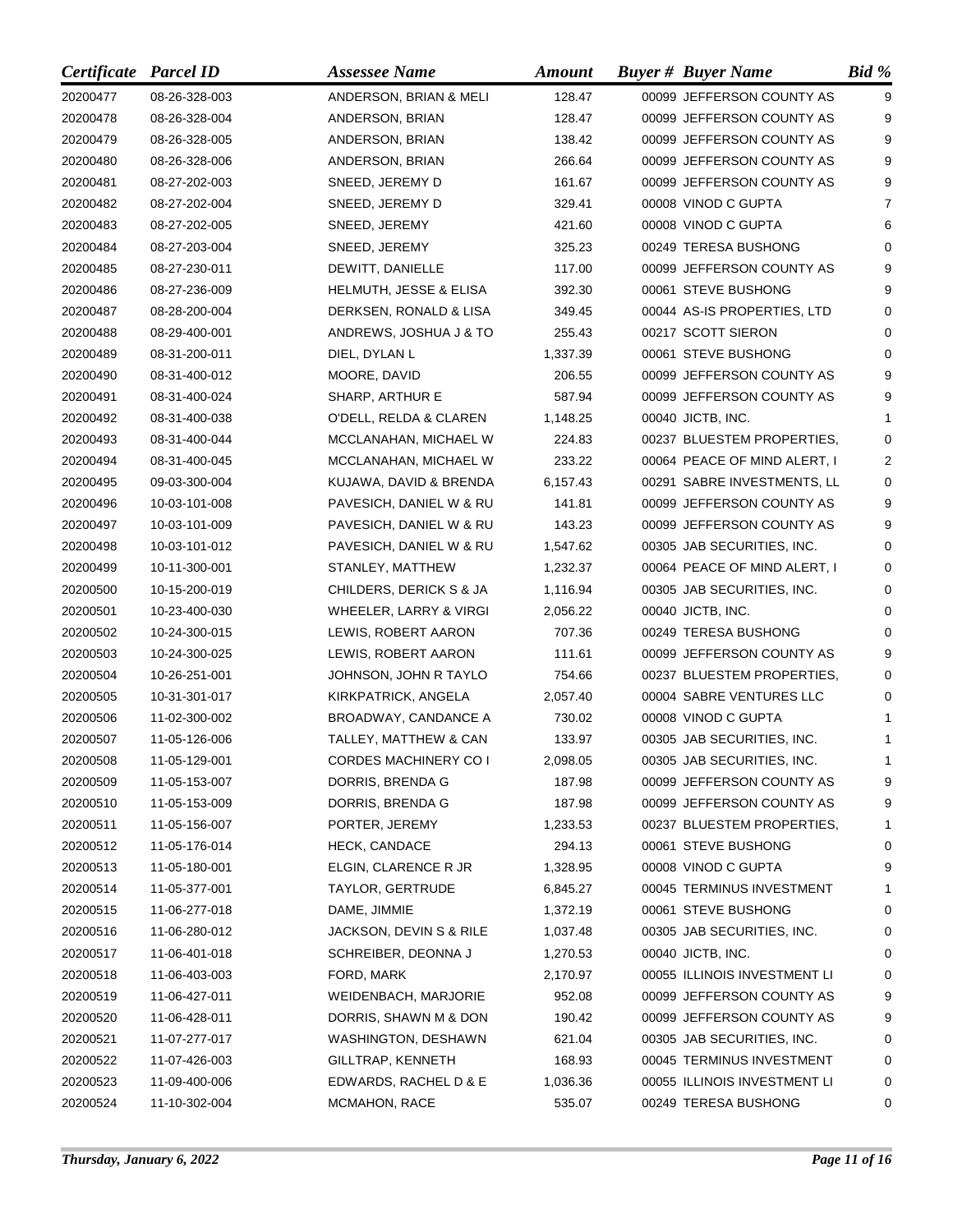| Certificate Parcel ID |               | <b>Assessee Name</b>             | <b>Amount</b> | <b>Buyer # Buyer Name</b>     | Bid %       |
|-----------------------|---------------|----------------------------------|---------------|-------------------------------|-------------|
| 20200525              | 11-10-302-007 | CAMP LAND LLC                    | 2,111.05      | 00061 STEVE BUSHONG           | 0           |
| 20200526              | 11-11-251-008 | MOORE, SARAH GAIL                | 213.23        | 00099 JEFFERSON COUNTY AS     | 9           |
| 20200527              | 11-13-401-002 | REEVES, JOHN & LIBBEY            | 324.60        | 00061 STEVE BUSHONG           | $\Omega$    |
| 20200528              | 11-15-400-001 | JAMES, BETTY TRUSTEE             | 1,665.14      | 00004 SABRE VENTURES LLC      | $\Omega$    |
| 20200529              | 11-21-226-009 | LOWERY, DAVID P                  | 224.51        | 00054 ILLINOIS TAX LIENS, LLC | 0           |
| 20200530              | 11-29-151-001 | EDWARDS, CHARLIE                 | 186.28        | 00094 WILLIAM GROOME          | 0           |
| 20200531              | 11-33-100-008 | WILLMORE, CLINTON SCO            | 263.14        | 00249 TERESA BUSHONG          | $\Omega$    |
| 20200532              | 11-33-200-025 | WILLMORE, CLINTON SCO            | 140.71        | 00002 FALCON, LTD.            | 0           |
| 20200533              | 11-34-803-014 | NEWMAN, NANCY WELLS              | 110.37        | 00018 SI RESOURCES, LLC       | 0           |
| 20200534              | 12-06-200-002 | MOORE, DAVID                     | 146.59        | 00099 JEFFERSON COUNTY AS     | 9           |
| 20200535              | 12-06-200-019 | HENRY, BRADLEY I & SHA           | 1,102.94      | 00249 TERESA BUSHONG          | 0           |
| 20200536              | 12-09-400-005 | BURNETT, TONY RICHARD            | 622.55        | 00055 ILLINOIS INVESTMENT LI  | 0           |
| 20200537              | 12-10-300-002 | BURNETT, TONY RICHARD            | 105.64        | 00237 BLUESTEM PROPERTIES,    | $\mathbf 0$ |
| 20200538              | 12-15-100-001 | <b>BURNETT, TONY RICHARD</b>     | 913.89        | 00287 ROC ENTERPRISES, LLC    | $\Omega$    |
| 20200539              | 12-17-332-001 | HOPKINS, JIMMY                   | 786.07        | 00249 TERESA BUSHONG          | 0           |
| 20200540              | 12-17-356-001 | JOSEPH, CE CE                    | 852.03        | 00249 TERESA BUSHONG          | 0           |
| 20200541              | 12-26-365-003 | HAMSON, PAUL & WANDA             | 189.23        | 00099 JEFFERSON COUNTY AS     | 9           |
| 20200542              | 12-27-439-002 | <b>BURKETT, TERRY &amp; NANC</b> | 302.07        | 00008 VINOD C GUPTA           | 7           |
| 20200543              | 12-27-481-001 | HAMSON, PAUL W                   | 191.86        | 00099 JEFFERSON COUNTY AS     | 9           |
| 20200544              | 12-27-483-002 | PERRIN, WALTER                   | 689.95        | 00099 JEFFERSON COUNTY AS     | 9           |
| 20200545              | 12-27-490-001 | AKERS, HAROLD D & APRIL          | 1,198.28      | 00040 JICTB, INC.             | $\Omega$    |
| 20200546              | 12-27-804-019 | WILL, BEVERLY O                  | 108.06        | 00044 AS-IS PROPERTIES, LTD   | 0           |
| 20200547              | 12-30-400-009 | HEFNER, LUCAS                    | 3,100.70      | 00044 AS-IS PROPERTIES, LTD   | 0           |
| 20200548              | 12-32-300-004 | EDMISON, DEVON                   | 1,024.84      | 00040 JICTB, INC.             | 1           |
| 20200549              | 13-01-227-006 | SHIELDS, JOSHUA A                | 416.91        | 00237 BLUESTEM PROPERTIES,    | 0           |
| 20200550              | 13-01-230-003 | GAUGER, MINDY D                  | 765.94        | 00008 VINOD C GUPTA           | 5           |
| 20200551              | 13-01-252-003 | BERGMAN, NATHAN M & A            | 613.33        | 00305 JAB SECURITIES, INC.    | $\Omega$    |
| 20200552              | 13-01-277-004 | SCHULTE, HARRY L                 | 341.88        | 00237 BLUESTEM PROPERTIES,    | 0           |
| 20200553              | 13-04-300-002 | <b>BURTON, PATRICIA J</b>        | 2,279.33      | 00045 TERMINUS INVESTMENT     | 0           |
| 20200554              | 13-10-326-001 | <b>BURTON, PATRICIA J</b>        | 1,517.32      | 00305 JAB SECURITIES, INC.    | 0           |
| 20200555              | 13-12-300-005 | HALLERAN, DANIEL L & RO          | 1,269.61      | 00044 AS-IS PROPERTIES, LTD   | 0           |
| 20200556              | 13-13-200-007 | EMERY, JOSEPH G & APRI           | 3,271.59      | 00013 HAWK PROPERTIES, INC.   | $\Omega$    |
| 20200557              | 13-16-100-018 | NEWBORN, ALBERTA T & B           | 247.94        | 00287 ROC ENTERPRISES, LLC    | 0           |
| 20200558              | 13-16-100-020 | NEWBORN, ALBERTA T & B           | 177.11        | 00004 SABRE VENTURES LLC      | 0           |
| 20200559              | 13-20-300-008 | WITGES, JAMES D & SHAN           | 139.15        | 00099 JEFFERSON COUNTY AS     | 9           |
| 20200560              | 13-20-400-004 | WITGES, JAMES D REVOC            | 511.43        | 00013 HAWK PROPERTIES, INC.   | 0           |
| 20200561              | 13-21-300-010 | WITGES, JAMES D REVOC            | 931.05        | 00237 BLUESTEM PROPERTIES,    | 0           |
| 20200562              | 13-22-300-008 | MCKAY, ALVA                      | 828.66        | 00064 PEACE OF MIND ALERT, I  | 0           |
| 20200563              | 13-23-300-005 | <b>FRANKLIN COUNTY LAND</b>      | 345.59        | 00004 SABRE VENTURES LLC      | 0           |
| 20200564              | 13-25-200-006 | <b>FRANKLIN COUNTY LAND</b>      | 1,449.08      | 00018 SI RESOURCES, LLC       | 0           |
| 20200565              | 13-25-300-002 | FRANKLIN COUNTY LAND             | 547.54        | 00094 WILLIAM GROOME          | 0           |
| 20200566              | 13-25-452-001 | FRANKLIN COUNTY LAND             | 112.22        | 00008 VINOD C GUPTA           | 0           |
| 20200567              | 13-25-453-006 | <b>FRANKLIN COUNTY LAND</b>      | 107.03        | 00008 VINOD C GUPTA           | 0           |
| 20200568              | 13-25-454-001 | <b>FRANKLIN COUNTY LAND</b>      | 115.04        | 00067 AMY CARPENTER           | 0           |
| 20200569              | 13-25-455-001 | <b>FRANKLIN COUNTY LAND</b>      | 107.74        | 00008 VINOD C GUPTA           | 0           |
| 20200570              | 13-25-456-008 | <b>FRANKLIN COUNTY LAND</b>      | 107.47        | 00008 VINOD C GUPTA           | 0           |
| 20200571              | 13-25-458-001 | <b>FRANKLIN COUNTY LAND</b>      | 109.48        | 00008 VINOD C GUPTA           | 0           |
| 20200572              | 13-25-477-001 | FRANKLIN COUNTY LAND             | 106.74        | 00008 VINOD C GUPTA           | 0           |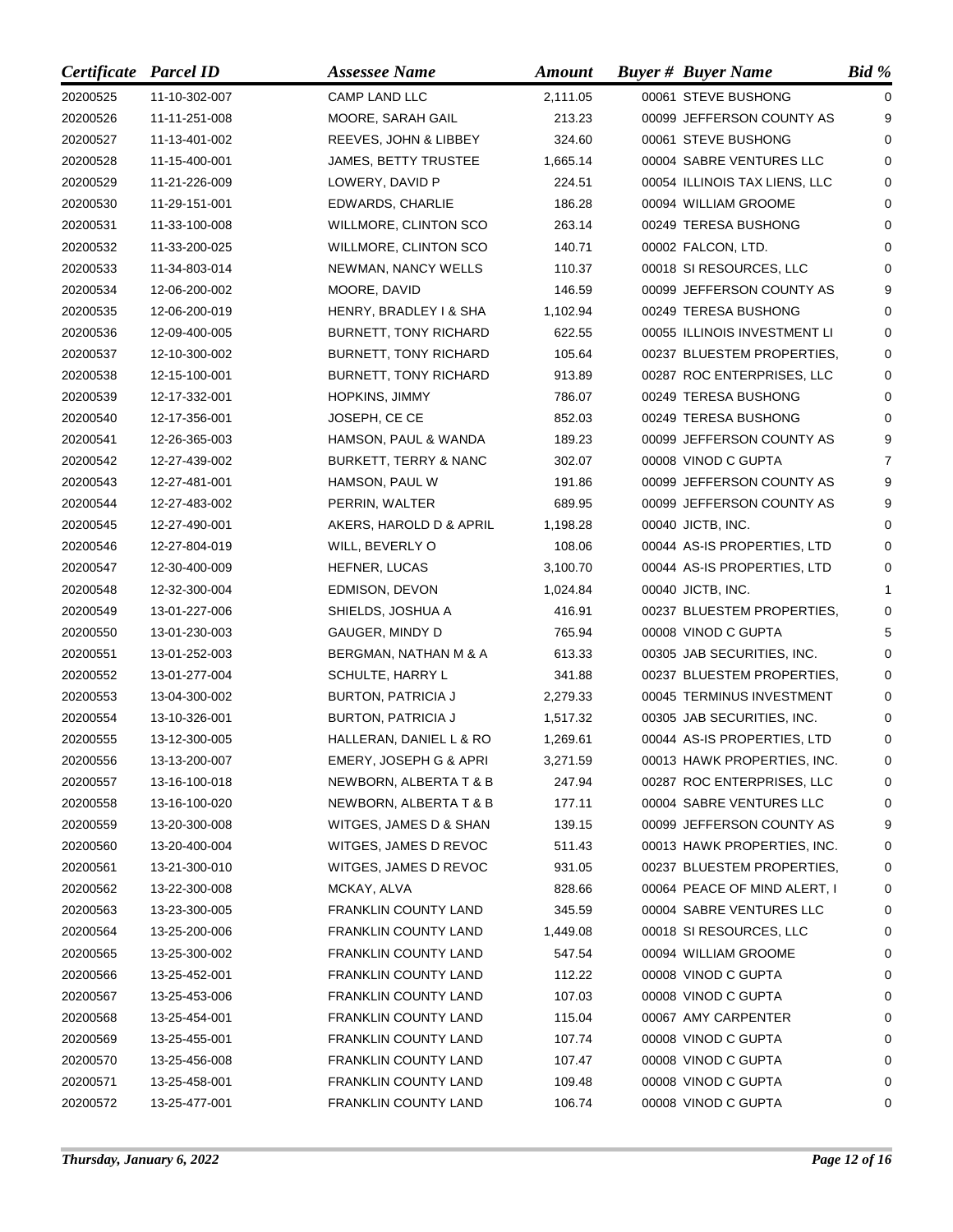| Certificate Parcel ID |               | <b>Assessee Name</b>              | <b>Amount</b> | <b>Buyer # Buyer Name</b>     | $Bid \mathcal{C}$ |
|-----------------------|---------------|-----------------------------------|---------------|-------------------------------|-------------------|
| 20200573              | 13-25-478-001 | <b>FRANKLIN COUNTY LAND</b>       | 131.80        | 00197 RAVEN SECURITIES, INC.  | $\mathbf 0$       |
| 20200574              | 13-25-481-001 | <b>FRANKLIN COUNTY LAND</b>       | 110.31        | 00008 VINOD C GUPTA           | 0                 |
| 20200575              | 13-25-483-001 | <b>FRANKLIN COUNTY LAND</b>       | 117.23        | 00043 VICKI GROOME            | $\Omega$          |
| 20200576              | 13-35-300-001 | WITGES, JAMES D REVOC             | 554.77        | 00045 TERMINUS INVESTMENT     | $\Omega$          |
| 20200577              | 13-36-200-001 | <b>FRANKLIN COUNTY LAND</b>       | 1,728.41      | 00237 BLUESTEM PROPERTIES,    | 0                 |
| 20200578              | 13-36-400-002 | <b>FRANKLIN COUNTY LAND</b>       | 1,908.93      | 00013 HAWK PROPERTIES, INC.   | 0                 |
| 20200579              | 14-01-300-014 | <b>MELTON, MICHAEL &amp; STEP</b> | 517.53        | 00008 VINOD C GUPTA           | $\overline{7}$    |
| 20200580              | 14-03-100-015 | REYNOLDS, JOSEPH P & T            | 1,573.84      | 00002 FALCON, LTD.            | 0                 |
| 20200581              | 14-03-201-005 | WHEELER, VIRGINIA                 | 1,356.14      | 00305 JAB SECURITIES, INC.    | 9                 |
| 20200582              | 14-03-226-002 | LAUR, LESTER H & SLOAT,           | 334.95        | 00061 STEVE BUSHONG           | 0                 |
| 20200583              | 14-03-300-007 | SHELTON, KRISTINA DIANE           | 1,135.39      | 00054 ILLINOIS TAX LIENS, LLC | 0                 |
| 20200584              | 14-06-113-002 | TERRIEN, JOHN C & TINA            | 515.81        | 00040 JICTB, INC.             | 1                 |
| 20200585              | 14-09-200-005 | BECKHAM, KEVIN D                  | 2,430.70      | 00249 TERESA BUSHONG          | $\Omega$          |
| 20200586              | 14-10-276-001 | BLANTON, WARREN T & LI            | 652.97        | 00287 ROC ENTERPRISES, LLC    | $\Omega$          |
| 20200587              | 14-11-802-046 | CASS, TOWNSEND M                  | 121.43        | 00094 WILLIAM GROOME          | 0                 |
| 20200588              | 14-11-802-053 | DALBY, JERRY LEE                  | 110.33        | 00067 AMY CARPENTER           | $\Omega$          |
| 20200589              | 14-11-802-061 | HAMLIN, BOBBY                     | 108.77        | 00043 VICKI GROOME            | 0                 |
| 20200590              | 14-11-802-070 | RUSS, SUSAN KAUFMAN               | 107.49        | 00043 VICKI GROOME            | 0                 |
| 20200591              | 14-11-806-025 | WALLACE, NORMA LOU                | 116.56        | 00018 SI RESOURCES, LLC       | 0                 |
| 20200592              | 14-11-806-033 | HAMLIN, BOBBY                     | 113.36        | 00040 JICTB, INC.             | $\Omega$          |
| 20200593              | 14-14-105-007 | RUGGLES, RITA                     | 378.06        | 00099 JEFFERSON COUNTY AS     | 9                 |
| 20200594              | 14-14-106-008 | RUGGLES, RITA                     | 327.57        | 00237 BLUESTEM PROPERTIES,    | 9                 |
| 20200595              | 14-14-126-004 | CARTER, ANNABELLE                 | 139.69        | 00061 STEVE BUSHONG           | $\Omega$          |
| 20200596              | 14-14-151-007 | DROSTE, GINGER A & DEN            | 119.93        | 00099 JEFFERSON COUNTY AS     | 9                 |
| 20200597              | 14-14-303-002 | TOLLEY, MICHAEL L & MCC           | 135.10        | 00099 JEFFERSON COUNTY AS     | 9                 |
| 20200598              | 14-14-303-005 | <b>BIDDULPH, BONNIE</b>           | 164.71        | 00099 JEFFERSON COUNTY AS     | 9                 |
| 20200599              | 14-14-382-006 | <b>FRANKLIN COUNTY LAND</b>       | 119.18        | 00008 VINOD C GUPTA           | 0                 |
| 20200600              | 14-14-383-002 | <b>FRANKLIN COUNTY LAND</b>       | 217.65        | 00008 VINOD C GUPTA           | 0                 |
| 20200601              | 14-14-384-001 | FRANKLIN COUNTY LAND              | 123.50        | 00040 JICTB, INC.             | 0                 |
| 20200602              | 14-15-229-009 | <b>BLACK WING LLC</b>             | 364.87        | 00008 VINOD C GUPTA           | 5                 |
| 20200603              | 14-15-276-004 | STUPNIKOFF, RONALD R              | 195.94        | 00099 JEFFERSON COUNTY AS     | 9                 |
| 20200604              | 14-15-276-012 | COLLE, ALAN & DONNA               | 996.18        | 00305 JAB SECURITIES, INC.    | $\Omega$          |
| 20200605              | 14-15-277-001 | BURTON, RITA                      | 858.13        | 00040 JICTB, INC.             | 1                 |
| 20200606              | 14-15-427-001 | KUHN, MICHAEL                     | 503.84        | 00099 JEFFERSON COUNTY AS     | 9                 |
| 20200607              | 14-15-430-005 | MCCLAIN, DEBORAH                  | 497.86        | 00040 JICTB, INC.             | 1                 |
| 20200608              | 14-20-300-001 | <b>FRANKLIN COUNTY LAND</b>       | 175.67        | 00249 TERESA BUSHONG          | 0                 |
| 20200609              | 14-22-200-011 | <b>FRANKLIN COUNTY LAND</b>       | 225.91        | 00197 RAVEN SECURITIES, INC.  | 0                 |
| 20200610              | 14-29-300-005 | <b>FRANKLIN COUNTY LAND</b>       | 3,180.71      | 00044 AS-IS PROPERTIES, LTD   | 0                 |
| 20200611              | 14-30-400-001 | <b>FRANKLIN COUNTY LAND</b>       | 6,537.21      | 00056 METRO LIENS, INC        | 0                 |
| 20200612              | 14-31-100-001 | <b>FRANKLIN COUNTY LAND</b>       | 436.98        | 00094 WILLIAM GROOME          | 0                 |
| 20200613              | 14-31-200-001 | FRANKLIN COUNTY LAND              | 297.16        | 00019 P & N PROPERTIES INC.   | 0                 |
| 20200614              | 14-31-300-001 | FRANKLIN COUNTY LAND              | 151.46        | 00045 TERMINUS INVESTMENT     | 0                 |
| 20200615              | 14-32-101-002 | <b>FRANKLIN COUNTY LAND</b>       | 320.15        | 00013 HAWK PROPERTIES, INC.   | 0                 |
| 20200616              | 15-05-301-011 | SCOTT, JENNIFER                   | 1,555.03      | 00237 BLUESTEM PROPERTIES,    | 0                 |
| 20200617              | 15-05-301-019 | FIRST, THERESE M                  | 920.48        | 00040 JICTB, INC.             | 0                 |
| 20200618              | 15-05-302-027 | GOODWIN, JOSHUA                   | 326.07        | 00099 JEFFERSON COUNTY AS     | 9                 |
| 20200619              | 15-05-352-007 | KOCH, THOMAS & LISA               | 170.52        | 00099 JEFFERSON COUNTY AS     | 9                 |
| 20200620              | 15-05-352-011 | KOCH, TOM & LISA                  | 541.73        | 00061 STEVE BUSHONG           | 0                 |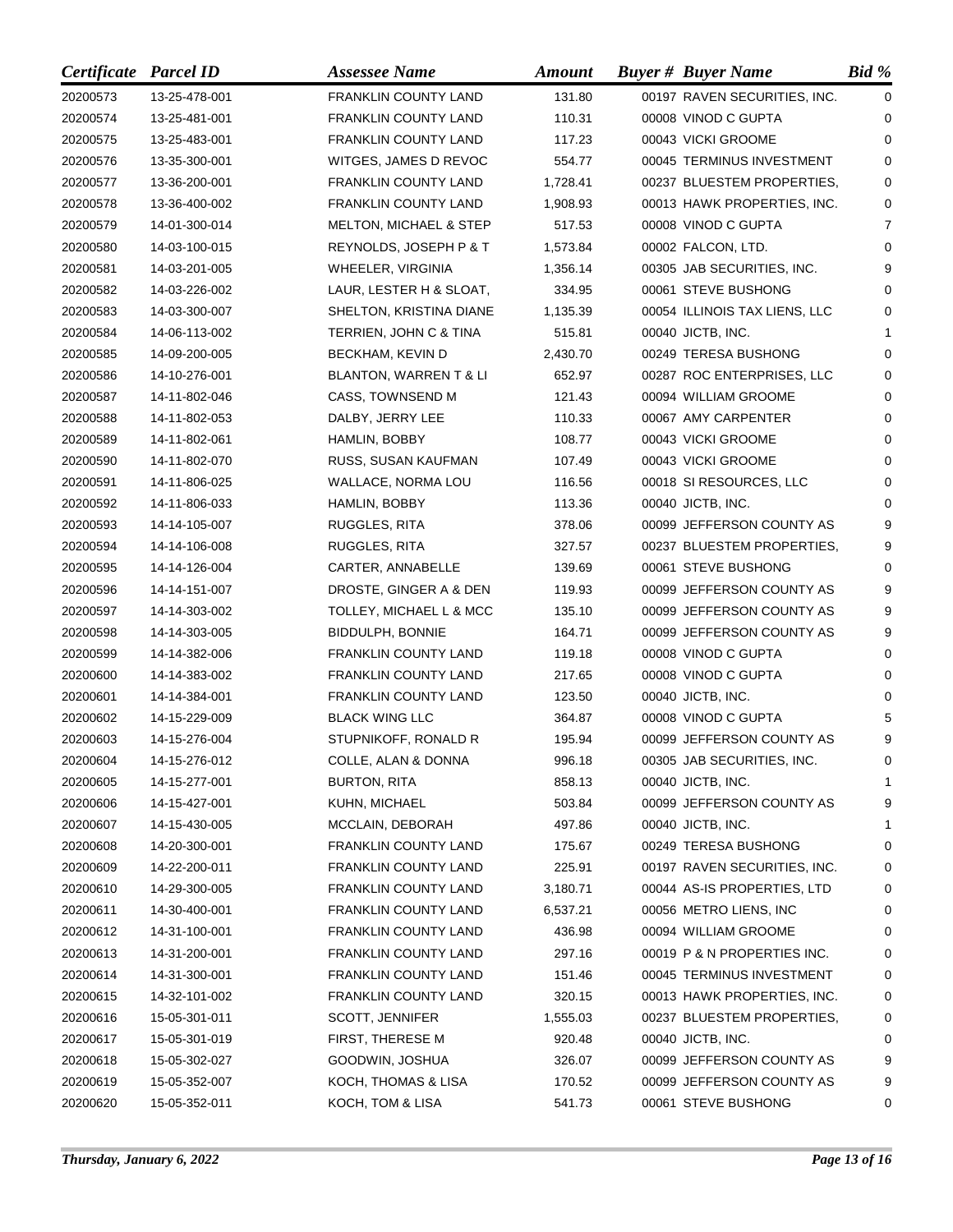| Certificate        | <b>Parcel ID</b>   |     | <b>Assessee Name</b>     | <b>Amount</b> | <b>Buyer # Buyer Name</b>   | <b>Bid</b> % |
|--------------------|--------------------|-----|--------------------------|---------------|-----------------------------|--------------|
| 20200621           | 15-06-452-007      |     | CORDELL, STEVEN G & CA   | 334.15        | 00061 STEVE BUSHONG         | 0            |
| 20200622           | 15-06-452-015      |     | LEFFORGE, TERRY WILLIA   | 379.67        | 00237 BLUESTEM PROPERTIES,  | 0            |
| 20200623           | 15-06-452-016      |     | LEFFORGE, TERRY WILLIA   | 179.95        | 00099 JEFFERSON COUNTY AS   | 9            |
| 20200624           | 15-08-102-007      |     | ROBERSON, SCOTT          | 2,063.44      | 00291 SABRE INVESTMENTS, LL | 0            |
| 20200625           | 15-12-200-003      |     | HUNTER, FAMILY TRUST     | 648.01        | 00018 SI RESOURCES, LLC     | 0            |
| 20200626           | 15-17-600-015      |     | UNISON                   | 2,916.18      | 00008 VINOD C GUPTA         | 1            |
| 20200627           | 15-23-300-006      |     | KNIFFEN, BILL R & SUSAN  | 2,744.93      | 00061 STEVE BUSHONG         | $\Omega$     |
| 20200628           | 15-26-100-006      |     | KNIFFEN, SUSAN           | 162.44        | 00099 JEFFERSON COUNTY AS   | 9            |
| 20200629           | 15-29-108-002      |     | NORTH FUND III LLC       | 546.75        | 00099 JEFFERSON COUNTY AS   | 9            |
| 20200630           | 15-29-108-003      |     | NORTH FUND III LLC       | 228.75        | 00099 JEFFERSON COUNTY AS   | 9            |
| 20200631           | 15-29-130-011      |     | AMATO, ANTHONY C M V &   | 356.24        | 00061 STEVE BUSHONG         | 9            |
| 20200632           | 15-29-301-006      |     | FLETCHER, GENE           | 831.66        | 00040 JICTB, INC.           | 0            |
| 20200633           | 15-29-301-007      |     | PUGH, VICTORIA           | 938.22        | 00305 JAB SECURITIES, INC.  | 0            |
| 20200634           | 15-30-228-006      |     | SEELY, VERA              | 454.18        | 00008 VINOD C GUPTA         | 5            |
| 20200635           | 15-32-801-016      |     | NOLEN, MURL CHOISSER     | 860.50        | 00040 JICTB, INC.           | 0            |
| 20200636           | 16-05-200-004      |     | HUNTER, FAMILY TRUST     | 914.48        | 00217 SCOTT SIERON          | 0            |
| 20200637           | 16-15-200-005      |     | KLUEG, SUSAN             | 678.46        | 00040 JICTB, INC.           | 1            |
| 20200638           | 16-23-400-003      |     | HOUSEWORTH, RONALD D     | 422.87        | 00237 BLUESTEM PROPERTIES,  | 0            |
| <b>Real Estate</b> | <b>Item Count:</b> | 638 | <b>Total Amount:</b>     | 605,192.65    |                             |              |
|                    |                    |     |                          |               |                             |              |
| <b>Mobile Home</b> |                    |     |                          |               |                             |              |
| 210001             | 05-MH-012-5        |     | BERGMAN, JAMES H & HEL   | 295.50        | 00099 JEFFERSON COUNTY AS   | 18           |
| 210002             | 08-MH-005-1        |     | GARRISON, JAMES          | 264.00        | 00099 JEFFERSON COUNTY AS   | 18           |
| 210003             | 12-MH-005-4        |     | WEBB, DONALD W           | 200.40        | 00099 JEFFERSON COUNTY AS   | 18           |
| 210004             | 12-MH-043-0        |     | WALLACE, RUSSELL         | 198.30        | 00099 JEFFERSON COUNTY AS   | 18           |
| 210005             | 12-MH-047-2        |     | <b>WEST, CHRISTINE A</b> | 179.40        | 00099 JEFFERSON COUNTY AS   | 18           |
| 210006             | 23-MH-000-1        |     | BASS, JESSE RAY          | 187.80        | 00099 JEFFERSON COUNTY AS   | 18           |
| 210007             | 23-MH-004-0        |     | HUGHEY, DELTA D          | 198.30        | 00099 JEFFERSON COUNTY AS   | 18           |
| 210008             | 23-MH-042-3        |     | WERNER, RICHARD C & A    | 220.20        | 00099 JEFFERSON COUNTY AS   | 18           |
| 210009             | 23-MH-053-7        |     | MAYES, KELSEY & GAGE     | 204.60        | 00099 JEFFERSON COUNTY AS   | 18           |
| 210010             | 23-MH-059-0        |     | <b>GARRISON, STANLEY</b> | 221.40        | 00099 JEFFERSON COUNTY AS   | 18           |
| 210011             | 23-MH-060-0        |     | DELTORO, OLIVIDO         | 215.40        | 00099 JEFFERSON COUNTY AS   | 18           |
| 210012             | 23-MH-063-3        |     | MCCORMICK, ANNITTA D     | 228.60        | 00099 JEFFERSON COUNTY AS   | 18           |
| 210013             | 23-MH-066-9        |     | GARNER, GALE J           | 200.40        | 00099 JEFFERSON COUNTY AS   | 18           |
| 210014             | 23-MH-067-6        |     | JACOBSON, CHARLENE       | 174.00        | 00099 JEFFERSON COUNTY AS   | 18           |
| 210015             | 23-MH-093-7        |     | MCCABE, DORIS JEAN       | 259.20        | 00099 JEFFERSON COUNTY AS   | 18           |
| 210016             | 23-MH-099-5        |     | SCOTT, RICHARD A & KAT   | 282.90        | 00099 JEFFERSON COUNTY AS   | 18           |
| 210017             | 23-MH-101-4        |     | HIGGS, KARISSA           | 220.20        | 00099 JEFFERSON COUNTY AS   | 18           |
| 210018             | 23-MH-103-8        |     | ANDERSON, JOHN & SUSA    | 217.88        | 00099 JEFFERSON COUNTY AS   | 18           |
| 210019             | 23-MH-104-8        |     | LOWERY, DAVID            | 220.20        | 00099 JEFFERSON COUNTY AS   | 18           |
| 210020             | 23-MH-106-6        |     | HALL, JOYCE              | 201.96        | 00099 JEFFERSON COUNTY AS   | 18           |
| 210021             | 23-MH-111-1        |     | <b>HECK, CANDACE</b>     | 302.25        | 00099 JEFFERSON COUNTY AS   | 18           |
| 210022             | 23-MH-113-1        |     | HARRIS, TORIRIAH & WILC  | 202.50        | 00099 JEFFERSON COUNTY AS   | 18           |
| 210023             | 23-MH-113-8        |     | KEMPFER, DEVIN           | 202.50        | 00099 JEFFERSON COUNTY AS   | 18           |
| 210024             | 23-MH-115-7        |     | <b>BELLAMY, NICOLAS</b>  | 202.50        | 00099 JEFFERSON COUNTY AS   | 18           |
| 210025             | 23-MH-116-1        |     | VAUGHN, ASHLEY & WOO     | 196.20        | 00099 JEFFERSON COUNTY AS   | 18           |
| 210026             | 23-MH-116-8        |     | JOHNSON, DENISE L        | 196.20        | 00099 JEFFERSON COUNTY AS   | 18           |
| 210027             | 23-MH-117-5        |     | FULLER, JAMES M          | 202.50        | 00099 JEFFERSON COUNTY AS   | 18           |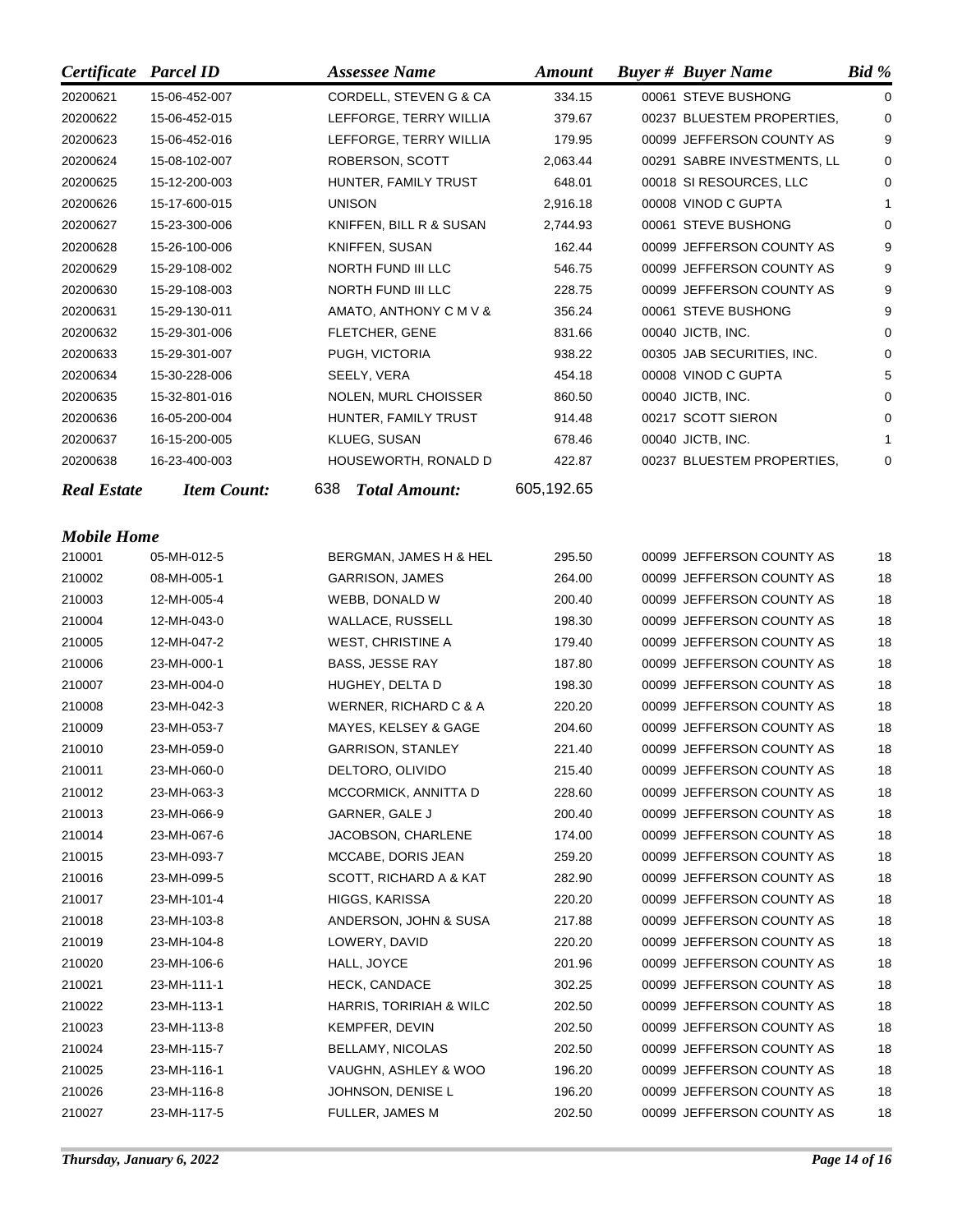| Certificate Parcel ID |             | <b>Assessee Name</b>    | <b>Amount</b> | <b>Buyer # Buyer Name</b> | Bid % |
|-----------------------|-------------|-------------------------|---------------|---------------------------|-------|
| 210028                | 23-MH-117-9 | <b>BRACK, AMANDA</b>    | 196.20        | 00099 JEFFERSON COUNTY AS | 18    |
| 210029                | 23-MH-118-5 | COPPLE, REBECCA         | 196.20        | 00099 JEFFERSON COUNTY AS | 18    |
| 210030                | 23-MH-119-9 | SNYDER, ANTHONY & POL   | 196.20        | 00099 JEFFERSON COUNTY AS | 18    |
| 210031                | 23-MH-120-4 | SMITH, EZRRA            | 196.20        | 00099 JEFFERSON COUNTY AS | 18    |
| 210032                | 23-MH-121-1 | BRAY, LATOSHIA N        | 196.20        | 00099 JEFFERSON COUNTY AS | 18    |
| 210033                | 23-MH-123-5 | STOREY, TOMMY JR        | 225.00        | 00099 JEFFERSON COUNTY AS | 18    |
| 210034                | 23-MH-123-6 | BELL, WESLEY & AAJA     | 261.30        | 00099 JEFFERSON COUNTY AS | 18    |
| 210035                | 23-MH-123-7 | MARONI, JOHN            | 225.00        | 00099 JEFFERSON COUNTY AS | 18    |
| 210036                | 23-MH-124-1 | SANDERS, BRADLEY        | 253.74        | 00099 JEFFERSON COUNTY AS | 18    |
| 210037                | 26-MH-000-5 | BOGGESS, GARY L         | 198.30        | 00099 JEFFERSON COUNTY AS | 18    |
| 210038                | 28-MH-017-2 | TATE, ALLEN             | 215.40        | 00099 JEFFERSON COUNTY AS | 18    |
| 210039                | 28-MH-020-1 | LAGOW, RANDALL & PIKI   | 179.40        | 00099 JEFFERSON COUNTY AS | 18    |
| 210040                | 30-MH-027-6 | <b>GOREE, ROBERT E</b>  | 198.30        | 00099 JEFFERSON COUNTY AS | 18    |
| 210041                | 30-MH-046-5 | MCINTOSH, LINDA         | 290.28        | 00099 JEFFERSON COUNTY AS | 18    |
| 210042                | 33-MH-011-2 | SMITH, DELORES          | 196.20        | 00099 JEFFERSON COUNTY AS | 18    |
| 210043                | 33-MH-017-5 | BROWN, RICHARD L & PAM  | 192.00        | 00099 JEFFERSON COUNTY AS | 18    |
| 210044                | 33-MH-017-9 | SMITH, MARION E         | 189.90        | 00099 JEFFERSON COUNTY AS | 18    |
| 210045                | 33-MH-021-6 | PRATT, DEBBIE           | 196.20        | 00099 JEFFERSON COUNTY AS | 18    |
| 210046                | 33-MH-023-4 | COTTRILL, BEVERLY       | 230.25        | 00099 JEFFERSON COUNTY AS | 18    |
| 210047                | 33-MH-027-3 | MCCONNAUGHAY, MARK &    | 300.00        | 00099 JEFFERSON COUNTY AS | 18    |
| 210048                | 50-MH-016-5 | LATTRAY, TIMOTHY J & JU | 192.36        | 00099 JEFFERSON COUNTY AS | 18    |
| 210049                | 50-MH-020-2 | ROEDER, DERRELL         | 167.88        | 00099 JEFFERSON COUNTY AS | 18    |
| 210050                | 50-MH-027-1 | MEADS, TERRIE A         | 215.40        | 00099 JEFFERSON COUNTY AS | 18    |
| 210051                | 50-MH-034-3 | BECKHAM, CHARLES & ME   | 201.96        | 00099 JEFFERSON COUNTY AS | 18    |
| 210052                | 54-MH-003-1 | HOUSEWORTH, RONALD D    | 213.00        | 00099 JEFFERSON COUNTY AS | 18    |
| 210053                | 56-MH-002-6 | DEITZ, TERESA           | 198.30        | 00099 JEFFERSON COUNTY AS | 18    |
| 210054                | 56-MH-003-6 | ALLEN, TAMMARA          | 208.80        | 00099 JEFFERSON COUNTY AS | 18    |
| 210055                | 56-MH-011-8 | CAPPS, DANNY            | 179.40        | 00099 JEFFERSON COUNTY AS | 18    |
| 210056                | 56-MH-018-0 | CARTER, ROBERT E        | 168.00        | 00099 JEFFERSON COUNTY AS | 18    |
| 210057                | 56-MH-024-2 | <b>GANT, ETHEL</b>      | 190.58        | 00099 JEFFERSON COUNTY AS | 18    |
| 210058                | 56-MH-024-6 | POSTON, ALAN            | 172.20        | 00099 JEFFERSON COUNTY AS | 18    |
| 210059                | 56-MH-025-0 | STONE, KALIN            | 179.40        | 00099 JEFFERSON COUNTY AS | 18    |
| 210060                | 56-MH-030-6 | FERRY, DAN              | 167.25        | 00099 JEFFERSON COUNTY AS | 18    |
| 210061                | 56-MH-031-0 | MILLER, BARB            | 187.80        | 00099 JEFFERSON COUNTY AS | 18    |
| 210062                | 56-MH-036-4 | COLE, MICHAEL D         | 184.80        | 00099 JEFFERSON COUNTY AS | 18    |
| 210063                | 56-MH-037-9 | FIREBAUGH, MARTHA       | 172.20        | 00099 JEFFERSON COUNTY AS | 18    |
| 210064                | 56-MH-103-3 | PENNINGTON, MARLIN      | 238.20        | 00099 JEFFERSON COUNTY AS | 18    |
| 210065                | 56-MH-105-1 | HAWKINS, JOYCE          | 186.60        | 00099 JEFFERSON COUNTY AS | 18    |
| 210066                | 56-MH-105-8 | FLOWERS, ARSENIA        | 222.15        | 00099 JEFFERSON COUNTY AS | 18    |
| 210067                | 56-MH-107-7 | MALONE, EARL            | 244.43        | 00099 JEFFERSON COUNTY AS | 18    |
| 210068                | 56-MH-114-6 | MOORE, THOMAS W & STE   | 305.70        | 00099 JEFFERSON COUNTY AS | 18    |
| 210069                | 56-MH-117-1 | GANT, ETHEL             | 189.90        | 00099 JEFFERSON COUNTY AS | 18    |
| 210070                | 56-MH-118-5 | MAHAN, WYATT            | 182.76        | 00099 JEFFERSON COUNTY AS | 18    |
| 210071                | 56-MH-124-6 | <b>BURGE, JERRY L</b>   | 179.40        | 00099 JEFFERSON COUNTY AS | 18    |
| 210072                | 56-MH-139-9 | HARGROVE, JAMES E & JA  | 179.40        | 00099 JEFFERSON COUNTY AS | 18    |
| 210073                | 56-MH-140-7 | CATES, TONY R & ANTHON  | 200.40        | 00099 JEFFERSON COUNTY AS | 18    |
| 210074                | 56-MH-141-2 | QUINN, GEORGIA M        | 200.40        | 00099 JEFFERSON COUNTY AS | 18    |
| 210075                | 56-MH-145-1 | SHOWERS, VERN & LORI    | 214.80        | 00099 JEFFERSON COUNTY AS | 18    |